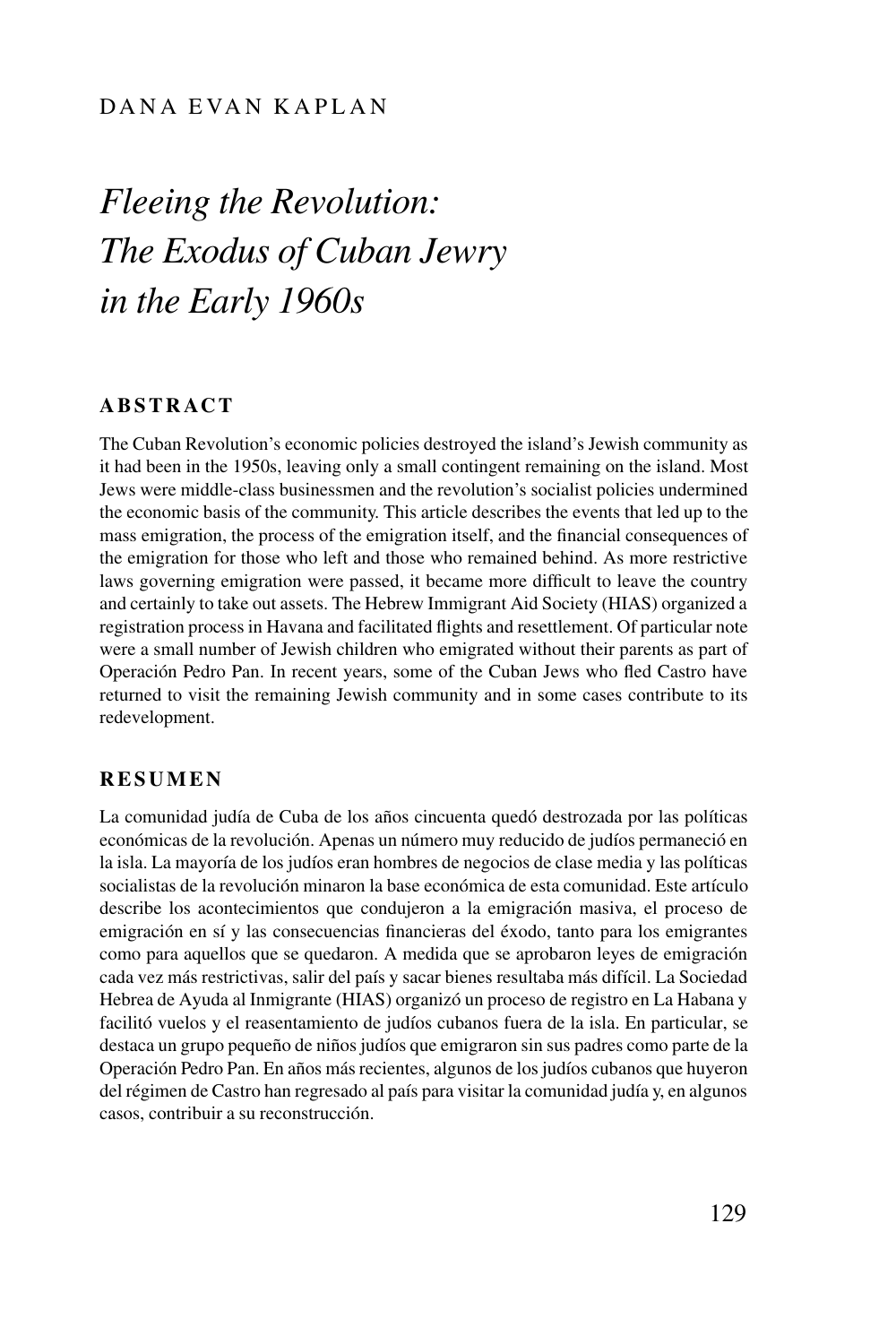On the eve of the revolution, the Jewish community of Cuba numbered between 12,000 and 16,500 individuals. There were three distinct subgroups within the community: those who came from the United States for business reasons; Sephardim who immigrated from the Ottoman Empire during and after World War I; and Ashkenazim, who arrived from Eastern Europe from the 1920s onward. There were other smaller groups, as well, including German and other Central European Jews who arrived as refugees and a group of ultra-Orthodox Belgian Jews of Polish origin who arrived in the late 1930s. Most arrived penniless and many had planned to continue on to the United States. But by the 1950s, the Jewish community was becoming more affluent. The majority lived in Havana, but there were smaller Jewish communities in many other cities and towns throughout Cuba as well. Many of those in Havana had left Old Havana for the more prosperous suburbs of Vedado and Miramar. A significant number had achieved upper-middle-class status, and some had become wealthy. This new affluence allowed them to build new synagogues, including the Centro Hebreo Sefaradí and the Patronato, a large community center.

The revolution's economic policies destroyed the Jewish community of Cuba as it had been in the 1950s, with only a small contingent remaining. Most Jews were middle-class businessmen and the revolution's socialist policies undermined the economic basis of the community. The realization that immigration would be necessary dawned only slowly on most middle-class Cubans, Jewish and non-Jewish alike. It should be stressed that the Jews of Cuba left because of economic and political considerations. Neither the revolutionary government nor the Cuban people exhibited any anti-Semitic tendencies. This fact is quite remarkable in light of the considerable anti-Semitism experienced by Polish, Russian, Hungarian, and other Eastern European Jews under Communist rule.

Although most Cuban Jews eventually became alienated from the Castro regime, in the early days of January 1959 they welcomed the revolutionaries. Most Jews were pleased that the Batista dictatorship had come to an end and were hoping that the new government would promote greater freedom and usher in a period of greater prosperity. The original government appointed by Fidel Castro included mostly moderate democrats, but he was already secretly controlling the real decision-making process. Nevertheless, it gradually became clear that Fidel Castro was determined to turn Cuba into a communist country, albeit an idiosyncratic one. Those who felt that the revolutionary government was determined to ally itself with the communist bloc turned out to be right. This made it impossible for middle-class Jewish businessmen to continue to operate as they were accustomed, and most felt that they had to leave the country.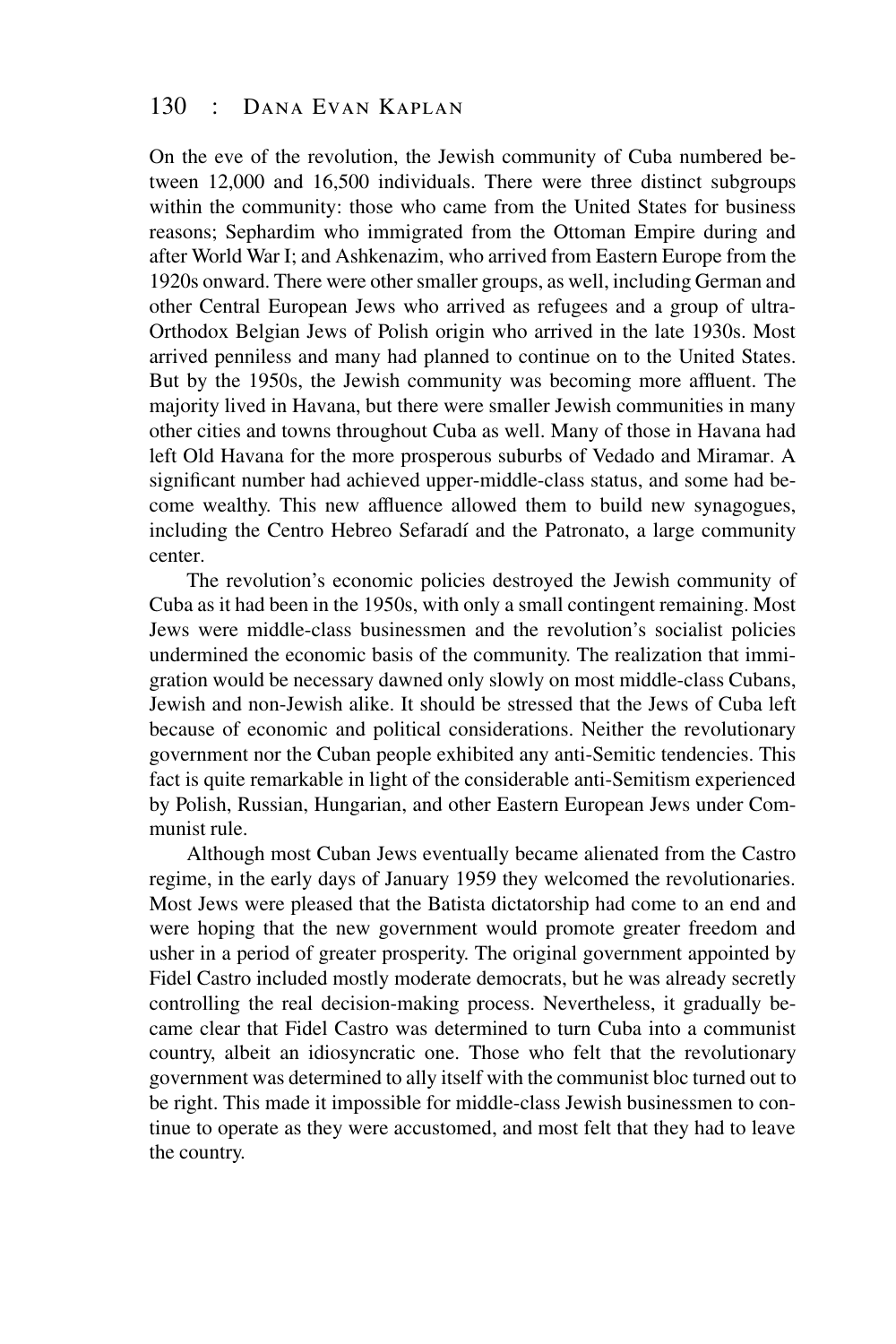#### **The Political Background**

During the first two years of the revolution, Fidel Castro gradually instituted measures designed to tighten his hold on power and to transform the country into a socialist style dictatorship. Because of the immense distain that most Cubans felt toward Batista, as well as Castro's tremendous charisma, Fidel remained immensely popular throughout this period. Many middle-class Cubans, however, became increasingly alarmed at various government policies they believed to be incompatible with a free-market capitalist economic system. The Cuban government also engaged in a series of retaliatory measures with the United States. On 17 March 1960, President Dwight D. Eisenhower approved a covert action plan against Cuba that included the use of a ''powerful propaganda campaign'' designed to overthrow Castro. The plan included the termination of sugar purchases, the end of oil deliveries, the continuation of the arms embargo in effect since mid-1958, and the organization of a paramilitary force of Cuban exiles to invade the island. The deterioration in the diplomatic relations between the two countries upset many Cuban Jews, who were concerned that this would choke off their economic supplies and markets. They were also worried that it would encourage the Cuban government to retaliate and/or take more radical economic policy measures. Most of the Jews remaining in Cuba had achieved a measure of success after many years of hard work, and they were deeply concerned that their accomplishments were now endangered.

In April 1960, the Soviets signed an agreement for the purchase of 425,000 tons of Cuban sugar that year and one million tons each year from 1961 to 1965. As part of the payment, the Soviets agreed to sell crude oil to Cuba at heavily discounted prices. This led the revolutionary government to demand that Shell, Standard Oil, and Texaco refine the Soviet oil that was to be imported. In early June, the companies refused. Three weeks later, the Cuban government nationalized the foreign-owned refineries in the country. On 6 July, Eisenhower retaliated by cutting the Cuban sugar import quota by 700,000 tons, or 95 percent, effectively ending such imports. On 5 August, the Cubans expropriated additional American property, including other oil related assets, two utility companies, and thirty-six sugar mills.

By October 1960, it had become clear that the government was intent on nationalizing large foreign-owned companies and even middle-sized Cuban businesses. On 19 October, the United States government placed a partial economic embargo on Cuba, which included a ban on almost all American exports excluding food and medicine. President John F. Kennedy later extended and expanded this embargo. The Cuban government responded the same day by nationalizing a large number of businesses. While the government had seized property that had been owned by Batista government loyalists, this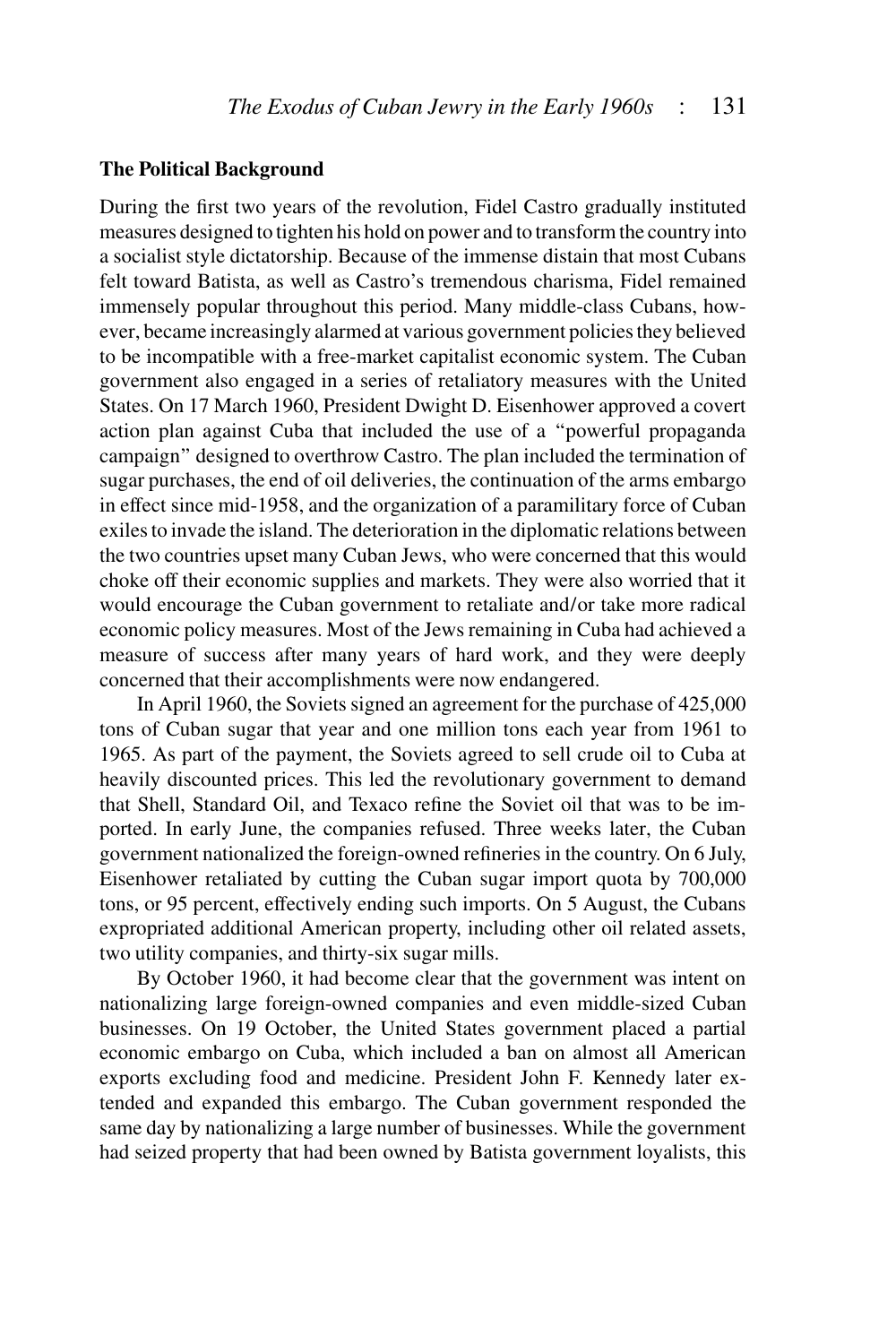was the first expropriation of nonagricultural property owned by Cubans who had not been leaders of the previous government. Three hundred eighty-two personal and core industry businesses were expropriated, including sugar and rice mills, railroads, and banks. Large-scale businesses important for the economy were also seized, including factories, distilleries, and department stores. Later that same month, Cuba nationalized an additional 166 American-owned businesses: hotels, casinos, import-export companies, chemical plants, foodprocessing concerns, insurance companies, textile manufacturers, tobacco companies, and others. American Jewish gangster Meyer Lansky's Hotel Riviera was one of these.

Also in October, a second Urban Reform Law was passed, prohibiting Cubans from owning more than one residence, unless the second home was exclusively for personal use. A portion of that second Urban Reform Law stated that those who emigrated would have their property and assets confiscated.<sup>1</sup> The government soon began authorizing poor people as well as highranking communists to move into houses that belonged to those who had fled. The vast majority of the Jewish community in Cuba made plans to leave the country. Their businesses had either already been confiscated or were likely to be taken in the near future, and they saw no future for themselves or their children. A minority were communists or, if not actually members of the Communist party, leftist sympathizers. Many of these individuals stayed in the country, and some became quite prominent in the government. Others stayed because they were poor, elderly, sick, caring for sick relatives, or felt that they had nowhere to go.

#### **The Threat of Expropriation**

Many of the Jewish communal leaders were fearful that the government would confiscate Jewish institutional buildings. At the time of the revolution, a number of congregations and other communal groups were completing building projects, and the concern was that the revolutionaries would try to expropriate these buildings for their own use. Complicating the situation was the fact that many of these leaders were in the process of emigrating. Despite their plans to leave the country, they wanted to insure that the institutions that they had worked so hard to build would not be suddenly lost due to an arbitrary bureaucratic decision. The communal leaders had to respond to this threat at the same time that they were trying to protect their own personal assets.

Marek Schindelman, who visited Cuba on behalf of the American Jewish Joint Distribution Committee (JDC) reported that the situation was dire. ''It is disastrous—the rich have left, some having foreseen the situation have sent part of their disposable funds out of the country, but these are few. Most of them have left real assets, houses, apartments—with all their furniture, objects of all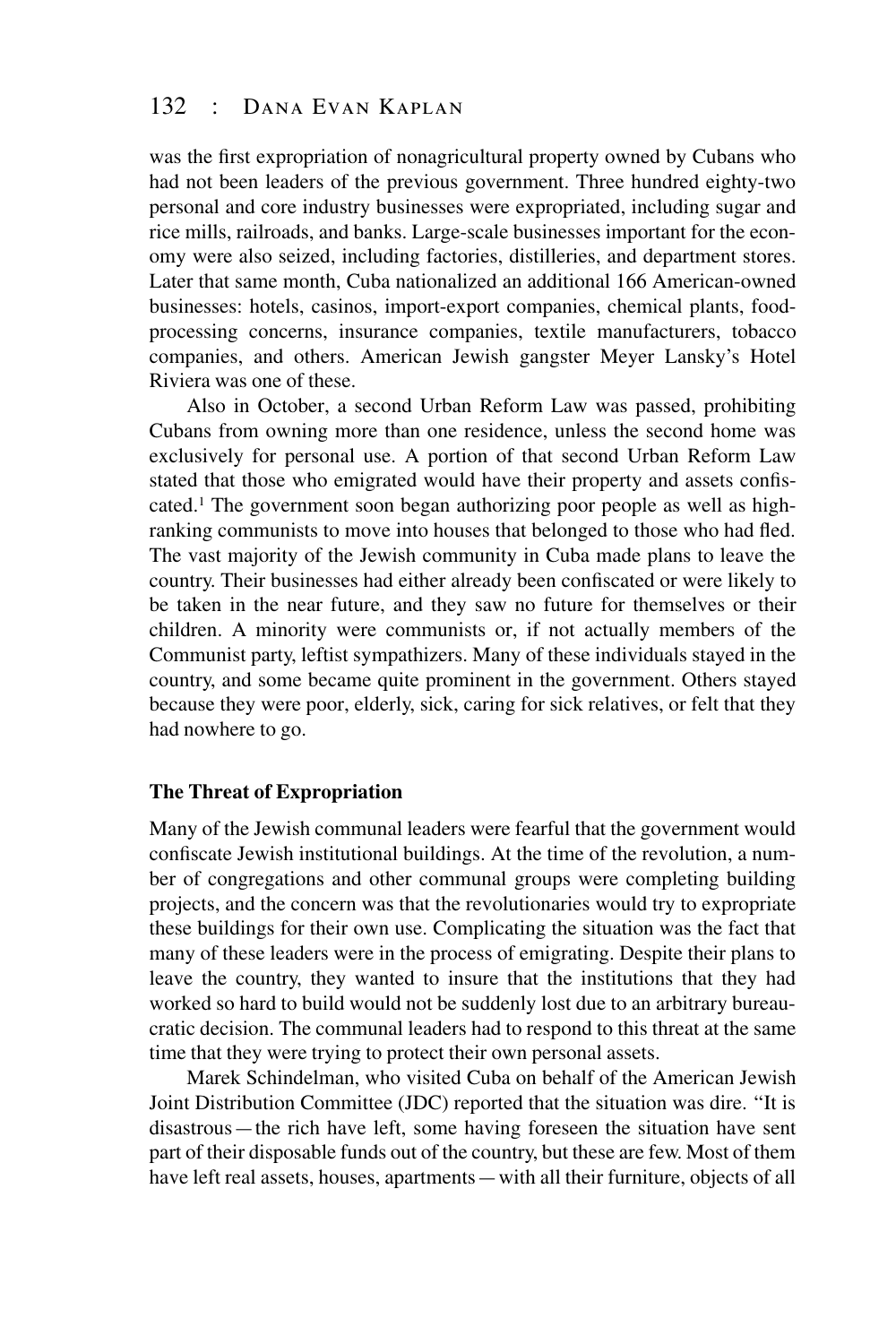kinds, including art—businesses, cars, etc.''2 Schindelman's comments reflect the shock, sadness, and betrayal that so many middle-class Cubans felt. He reported that many businesses and other property had already been confiscated. ''All of this either was taken over by the government, the militia, or other bandits, who have simply taken over everything which our brothers have left behind after having worked for many years, sacrificing themselves to make their way in that island. Those who remain can do nothing; business is dying for lack of merchandise and the large industries, as well as the small ones, are being nationalized.''3

Religious activities continued amid the crisis. All five synagogues in Havana conducted weekly Sabbath services and most had *minyanim* (prayer quorums) during the weekdays as well, despite the dramatic drop in attendance. But many believed that government agents were watching to see if communal buildings could be confiscated. By July 1961, Marek Schindelman felt that the Jewish community was just barely holding on to the property rights to their major institutions. He was particularly worried about the Patronato, which was not only a synagogue but also a community center. The government was confiscating schools and hospitals and reopening them as public institutions. They were also confiscating buildings no longer used by the original group for the original purpose.

In order to give the impression that the building was still needed, a small number of youngsters went to the Patronato to show ''that some activity is done there.''4 Knowing that Cuban government agents would not see his report, Schindelman wrote honestly that the synagogue "is rarely used." He predicted that ''this building with all its installations will fall very soon like a ripe fruit in the hands of the Bulgarians."<sup>5</sup> He was being overly pessimistic. John Kirk, an expert on the history of religion in Cuba, wrote me (on 31 March 2004) that ''no Catholic churches were expropriated, even though the Church as an institution was used and manipulated as a bulwark against the rapidly radicalizing process. [Consequently] I do not imagine that there was much danger of the synagogue being expropriated.''

Protecting the Patronato was of vital importance since it was the largest and most important Jewish institution in the entire country. The complex included a ''Great Synagogue,'' but it was much more than just a place to worship. Designed to replace the Centro Israelita, the Patronato was a community center that would be able to provide diverse programming for the entire Jewish community in Havana. At the beginning, the Great Synagogue had separate seating with a mechitza, a physical barrier between the men's and women's sections. In 1956, they took down the barrier but the separate seating remained.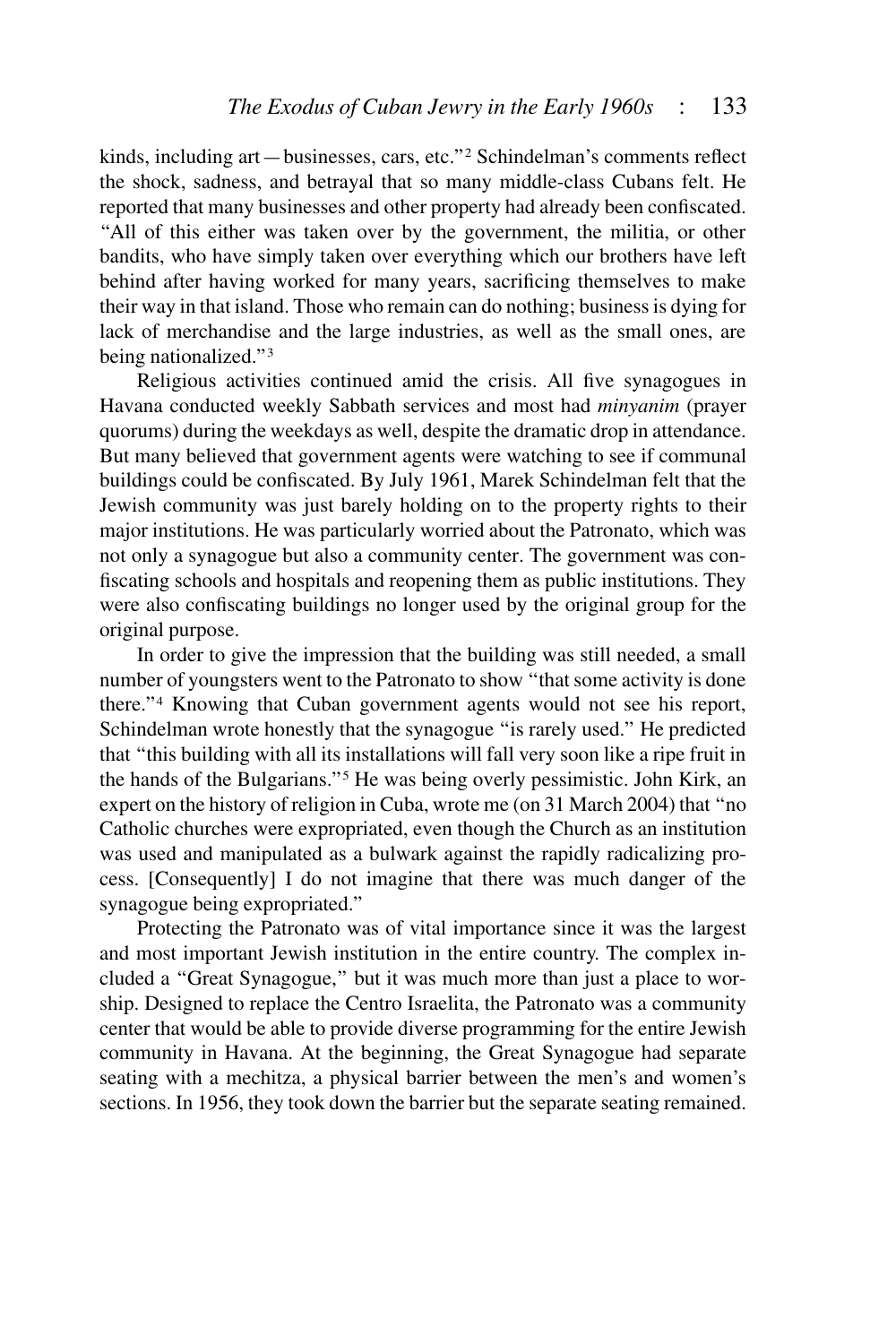#### **The Situation Deteriorates**

Despite the political developments that occurred in 1959 and 1960, there were still substantial numbers of Jews who remained in the country. One of the reasons was that they had become very attached to Cuba and were extremely reluctant to leave. Many had emigrated from the countries of their birth and had made the decision to adopt Cuba as their new home. Others had been born in Cuba and could not imagine living anywhere else. But there were economic reasons as well. Despite the fact that many Cuban Jews had become more affluent, the majority were still lower-middle-class storekeepers whose entire life savings were in the form of inventory. With the exception of those that owned rental properties, they had not been directly affected by the early revolutionary legislation. Although they saw the threat that was posed, they had little incentive to abandon their life's work and move penniless to the United States. Furthermore, they had very little hard cash with which to finance such an escape. But the redistribution of wealth promoted by the government's early measures stimulated retail purchases, and many of these small stores were able to significantly increase sales and reduce the existing stock. This in turn enabled these families to pay for their emigration and even buy dollars to take with them to the United States.<sup>6</sup> But by the time some of them tried to do this, greater restrictions were in place, and some found their dollars confiscated and in some cases their immigration blocked entirely.

Already during the course of 1959, it had become increasingly clear that Castro's economic policies would ruin the middle class; yet very few Jews emigrated right away. The revolutionary government had expropriated large tracts of land in the context of the Agrarian Reform Law of 1959. But after that initial decree, there was no further nationalization or expropriation until over a year later, in June 1960. This in large part explains why so many Cuban Jews remained in the country during this time. While most were nervous about what direction the revolution might take, there did not seem to be any immediate economic threat that would justify the sudden liquidation or abandonment of their assets. They were, nevertheless, very worried.

Their fears began to be realized when the government took steps to fundamentally alter the economic structure of the country. An agrarian reform law was passed which limited private land ownership. This was intended to correct the situation where 8 percent of landowners owned 70 percent of the land. The government also confiscated foreign-owned industries. American concerns had owned 165 major companies and many smaller ones, including 90 percent of all public services and 40 percent of the sugar industry. Everything from farms to oil refineries and communication systems were nationalized and seized. Castro's government was determined to redistribute the wealth in the country. The result was that the peasant and working classes reaped an immediate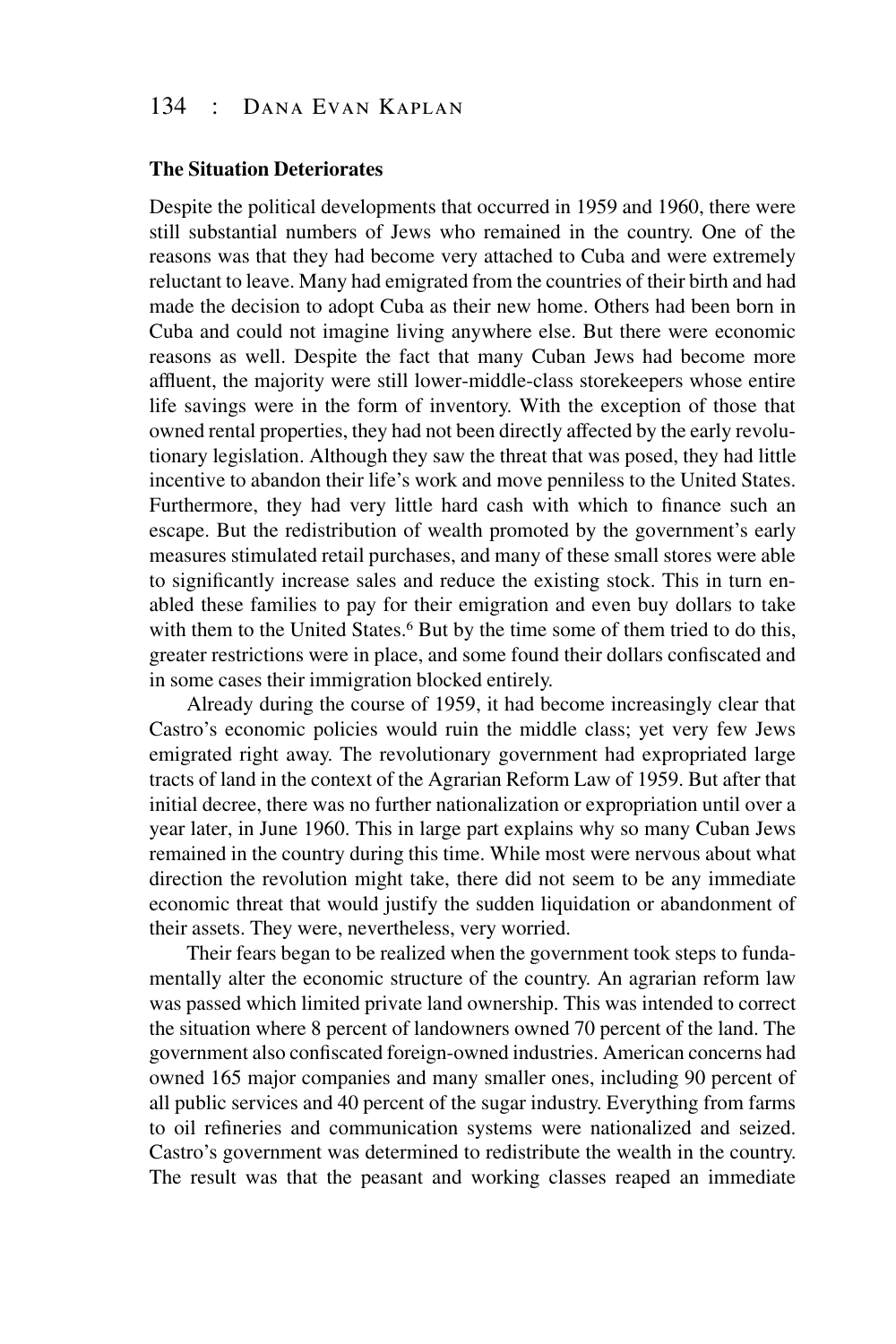windfall. A low-income housing program was created and free healthcare and education were instituted for all Cubans. Racial discrimination was outlawed and when middle- and upper-class people started emigrating, their homes and other property were confiscated and given to those who had the greatest need (or the best connections).

Just as these radical policies helped the poor, they threatened the middle and upper classes. Businessmen lived in fear that the revolutionaries would come to their offices and demand the keys. Nationalizations technically provided compensation, but this compensation was worth very little. People faced the loss of their entire income and could become unemployed overnight. Those with money began to consider fleeing. Government policy worked against the interest of the middle class. On 24 April 1959, journalist R. Hart Phillips reported in the *New York Times* that ''the present middle-class finds itself seriously hurt by drastic reductions, reductions of land values and forced sales of vacant lots in towns.'' In the Jewish community, those with substantial assets left the country. Moses Baldas, who became the leader of the Jewish community after the revolution, told a visiting American leftist in 1973 that ''it was the wealthy who left here. Yes that is the truth: that the rich left and the poor stayed. And of the poor-poor, one can say that all of them stayed."<sup>7</sup> Many people with modest amounts of savings had invested in property, ''in the Spanish tradition,'' and now found themselves penniless. Nothing, they told Phillips, would convince them that this was not due to communist influences.8

When businesses were nationalized in the summer and fall of 1960, many middle-class people who had waited with concern now began to leave the country. Most were white, urban, business people and professionals, including doctors, dentists, lawyers, engineers, teachers, and technicians of all types. Bernardo Benes was one such man. When Bernardo was six, his father, Boris, bought the Perro undershirt factory in Havana, which thrived. Boris was suspicious of Castro and the revolution, but his three children were initially enthusiastic. They believed the revolution would bring social and economic justice to the Cuban people while not infringing on the rights of the Cuban middle class. They later realized that they were wrong.

During the holiday weekend of 10 October 1960, Benes saw that the end was coming. Benes and his wife, his sister Ana and her husband Dr. David Anders, and some other friends traveled by train to Santiago de Cuba for a short vacation at the Versailles hotel. While they were there they ran into Raúl Castro, who had played soccer with Bernardo at the University of Havana for four years. Raúl was with his wife Vilma Espín. The group of friends stood around the swimming pool chatting for a long time. Raul Mausovicus, Benes's closest friend, told jokes and everyone laughed. Eventually the conversation turned to politics and Bernardo told Raúl that it seemed that living conditions had become harder for most Cubans and that there were *alzados,* counter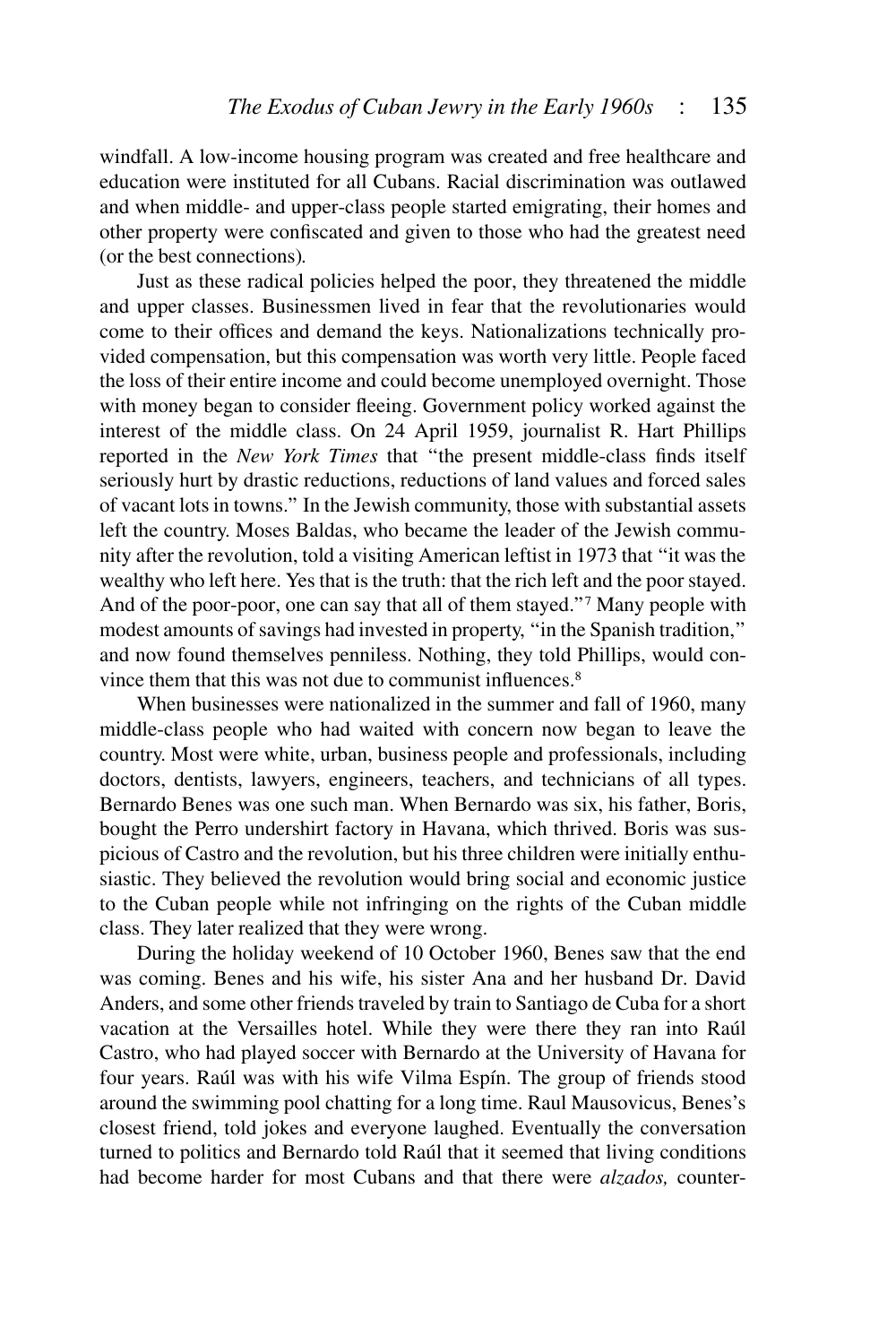revolutionary guerrillas, fighting against the government in the Escambray Mountains. Raúl Castro told Benes, ''Don't worry, Bernardo, we will. . . .'' Suddenly, he squeezed his right fist in an angry gesture. Benes sensed something very sinister in Raul's response. As soon as they left the pool area, Benes told his wife that they should return to Havana immediately because the situation in the country was about to take a dramatic turn for the worse. His wife Ricky did not share his concern, telling him that he was unnecessarily worried.<sup>9</sup>

But as they returned to Havana, a series of decrees were issued that reinforced Bernado's concern. On 14 October, a decree was issued confiscating all large factories in the country. On 15 October, a housing reform act made it impossible to own rental properties, thereby allowing the government to confiscate apartments owned by rich families that were used to generate additional income. On 16 October, death sentences by firing squad were announced for those who had fought against the revolution. The 14 October decree meant that Boris' textile factories were immediately confiscated. This included his *Tejidos y Confections Perro, Textilera Tricana,* and Gold Seal Hosiery. Boris was not able to enter any of his plants even to remove his personal items from his own office.

Benes' brother Jaime had been facing problems with the labor union at his industrial dying plant *Perrodora Colortex* and left Cuba that same month for the United States. The trade union leaders accused Benes of helping Jaime to leave. The state security police came to the Ministry of Finance on Cuba Street where Benes worked and interrogated him in his office on three consecutive mornings. Soon they started questioning him in his apartment in Miramar, where Benes lived in the same building as his parents. The family was confused by the apparent hostility. Boris felt that he had always treated his 500 employees fairly and had never had a labor strike nor even been served with a complaint or an injunction of any type. Nevertheless, government officials now acted as if he had terribly exploited the factory workers in his plants for many years. The family understood that now they would have to leave the country.

Benes had a problem because he worked for the revolutionary government. The new regulations required government employees to file a request for exit papers through their respective departments. But this would tip them off that he was planning to leave and they could not only refuse his request but fire and even imprison him. So he deliberately ignored that requirement and, after working all morning, left at lunch time for the airport. A friend who worked at the airport helped him slip on board a Pan Am flight to Miami on Friday November 11, 1960. ''It was the saddest day of my life.''10 The next day his wife Ricky and baby son Joel flew out. Soon after, Bernardo's parents followed.

Bernardo arrived in Miami with a \$210 check sewn into his suit shoulder. He had no luggage, and no other assets. But his uncle introduced Benes to Jack Gordon, the president of the Washington Federal Savings and Loan Associa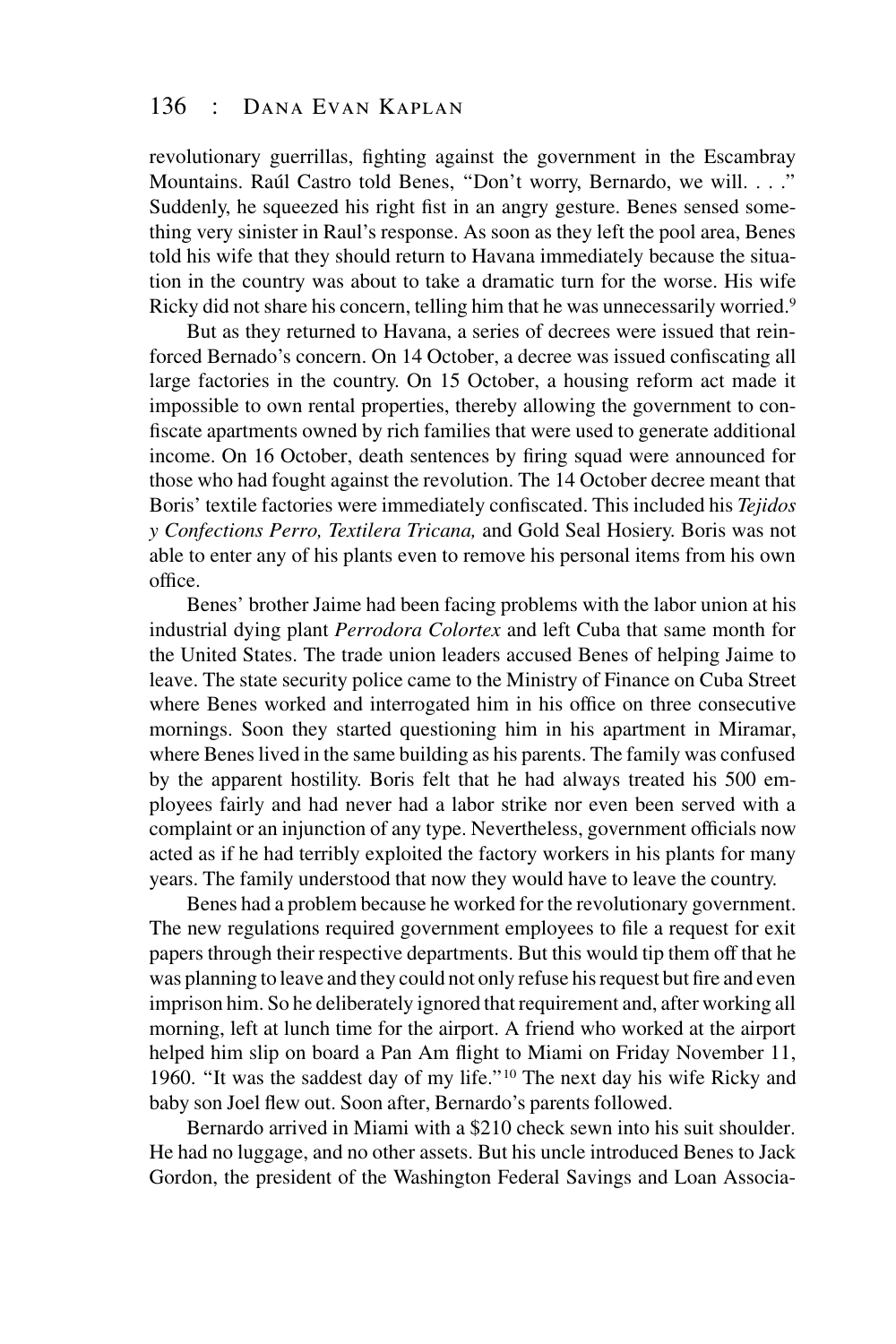tion, and Gordon hired him for a salary of \$65 a week. The bank was connected with many of the important establishment figures in Miami, including U.S. Representative Claude Pepper. Benes soon became involved in dozens of civic causes and made many friends through out the region. He became one of the most prominent Cuban exiles in South Florida, and a leader of the local Democratic Party.

By the end of 1960, many Jews had despaired and were planning to emigrate. Nevertheless, others remained hopeful that the revolution would moderate its course or that the United States would forcibly overthrow the Castro government. On the contrary, the failed ''Bay of Pigs'' invasion in 1961 and the peaceful resolution of the Cuban Missile Crisis of 1962 put an end to these hopes. Almost no one now believed that Castro would soon fall from power. Those Cuban Jews who had waited in the country hoping that Castro would soon fall now made plans to emigrate.

#### **Resettlement Possibilities**

It became clear that there were substantial numbers of Jews among the Cubans fleeing the country. The U.S. Department of Health, Education, and Welfare (HEW), led by Secretary Abraham Ribicoff—the government department with authority over resettlement assistance—asked the Hebrew Immigrant Aid Society (HIAS) to establish an office in the Miami area. The government hoped that, along with other refugee agencies, HIAS could help provide assistance to the large number of Cubans streaming into the country. At the beginning of the exodus, many Cubans fled by small boats, either directly to the United States or to islands in the Caribbean. So HIAS set up a network of offices in the Caribbean as well to help the Jewish communities of Curaçao, Jamaica, Mexico, and Venezuela deal with the influx. James Rice, executive director of HIAS from 1956–1966, recalled that Castro was puzzled as to why the Jews were leaving. He even asked the Israeli ambassador in Havana why Cuban Jews felt it necessary to emigrate, since he had nothing whatsoever against them and would have been happy to use their talents to develop the new socialist regime.<sup>11</sup>

There were a substantial number of Jewish couples that could not leave the country because they were not eligible for a visa waiver. In particular, this group included a large number of elderly Turkish Jewish couples. The United States had instituted an immigration program to help Cubans escaping from communism. Such political refugees could enter the United States with a visa waiver, but in order to be eligible they had to have been born in Cuba. This requirement was meant to ensure that economic refugees from elsewhere could not simply claim to be Cuban. But since it was understood that not all Cubans had been born in the country, you could be eligible if your children were born in Cuba. Robert M. Levine mistakenly writes in his book *Tropical Diaspora* that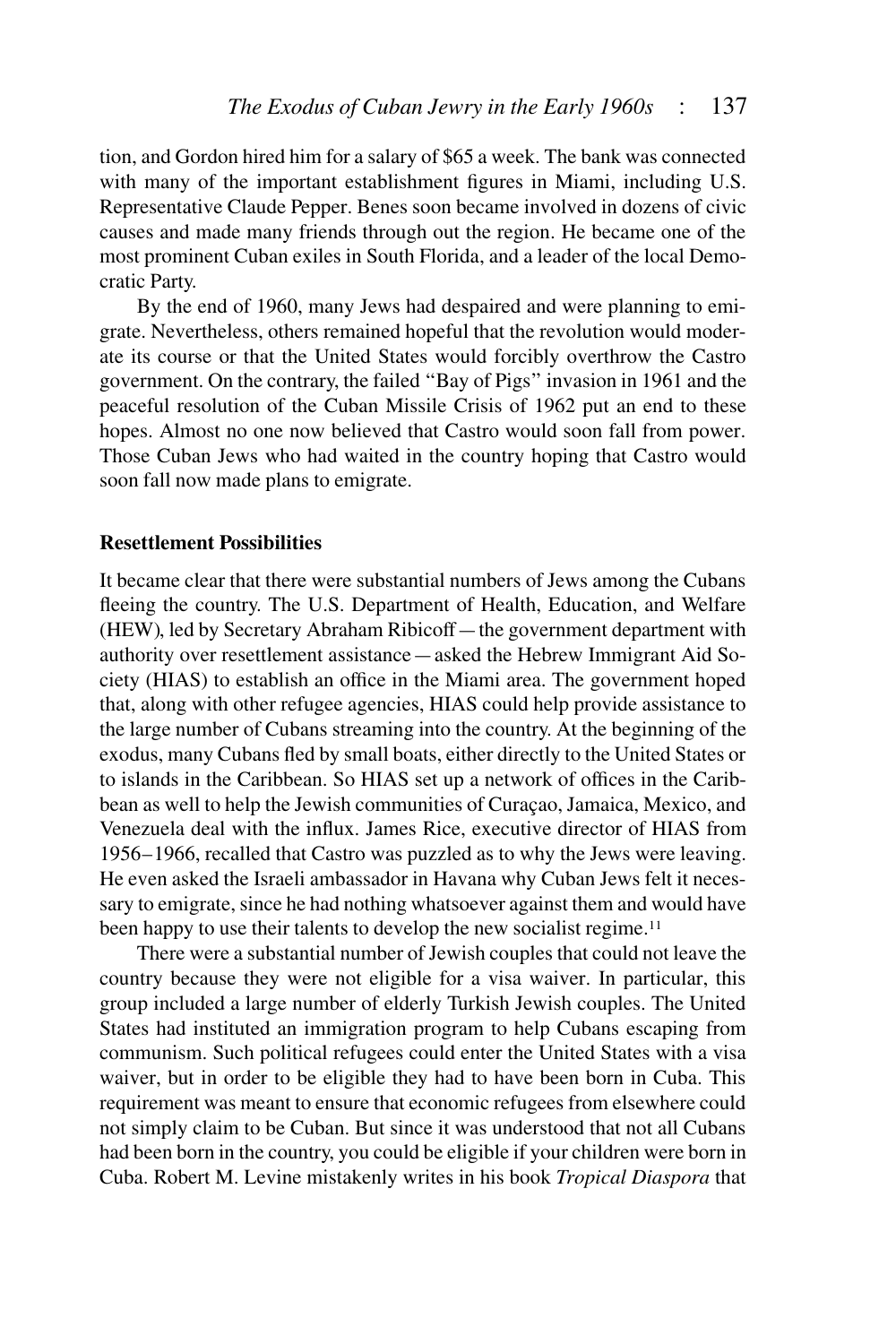these Turkish Jews could not immigrate to the United States because they did not have any children. The real problem was that they couldn't meet any of the criteria for a visa waiver.

There were other countries considered possible destinations for the Jewish refugees. Some of these countries had already been receiving large numbers on inquiries. Canadian embassy officials told Samuel Lewin of the Canadian Jewish Congress (CJC) that from January through May 1961, the Canadian embassy had received about 1,500 applications for tourist visas. They had rejected them all since they did not believe that any of the Cubans were bona fide tourists but rather thought that they planned to come to Canada to wait for their American visas. Tourist visa requests were somewhat unusual since Cubans could visit Canada without one, but a Canadian visa was required in order to obtain a Cuban exit permit.<sup>12</sup> This was what made the Canadian officials suspicious.

Lewin asked some of the Jews he met in Havana how they would feel about immigrating to Canada. ''Invariably, the reaction was very enthusiastic. I was told that should it become known that there are possibilities of immigrating to Canada, many would want to go.''13 Yet Lewin felt that it would be hard to promote immigration to Canada because Cubans had no difficulty entering the United States, ''but it is worthwhile trying.'' He suggested that the CJC ask for fifty immigration permits and offer the necessary guarantees to the Canadian government. If the request was granted, the CJC would have to send a representative to Havana ''to work on the selection.'' Depending on how the first group of Cuban Jewish immigrants did, the CJC could then consider sponsoring additional groups.

#### **Mass Emigration Begins**

Between the beginning of the revolution on 1 January 1959 and President John F. Kennedy's announcement on 22 October 1962 that the Soviet Union was building nuclear missile bases in Cuba, 248,070 Cubans immigrated to the United States. Many affluent Cubans had business interests in Miami and simply moved their headquarters to the United States, at least on a temporary basis. But for middle-class Cubans, the decision to leave their country was terribly traumatic. They would have to resign from their jobs and leave behind most of their possessions. They would need to find new positions without the appropriate language skills and without the connections that they had built over many years in their native country. Physicians and other professionals would need licenses to practice in the United States, and this recertification process could be extremely difficult. Small businessmen would have to start from scratch. But many middle-class Cubans felt that these sacrifices were worth it. As the situation continued to deteriorate, most felt that they had no choice.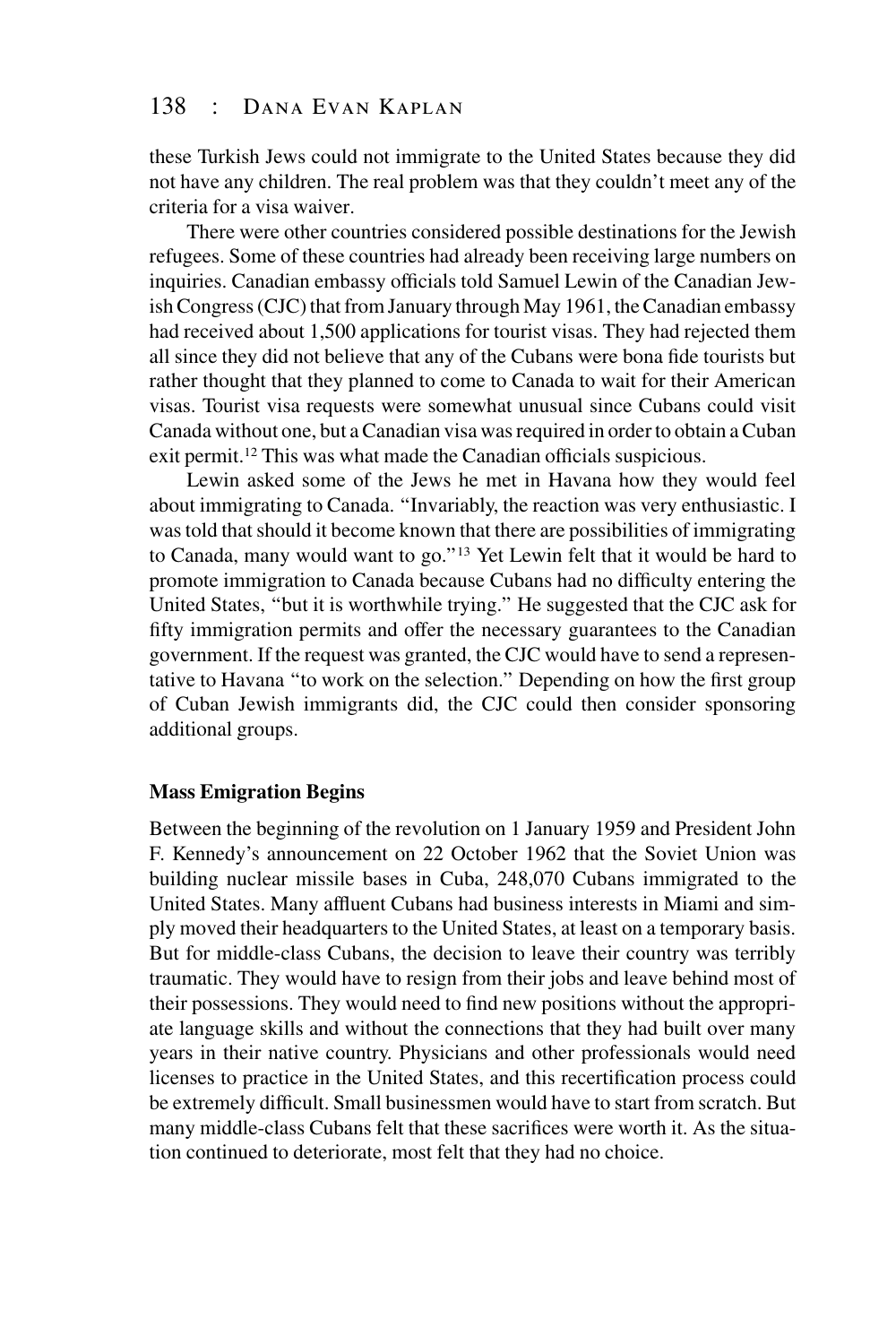From late 1960 to late 1962, middle-class Cubans were lining up to leave the country. Members of the Jewish community would plan their flight and wait for all of the papers to come through. They would say their goodbyes, knowing that they were likely to meet most of their friends in Miami within a short amount of time. Isaac Rousso told me that ''there were three groups in the [Sephardic] congregation at that point. One group had already received their visas to go to the United States. A second group was in the midst of the process of applying for their visas. And the third group was now beginning to apply for visas.'' This was heartbreaking for many because they had created a warm and successful community in what was certainly ''a tropical diaspora.''

Salomon Garazi was one of the many children of Sephardic immigrants who had made good in Cuba. His father had moved to Cuba from Aleppo, Syria, in about 1910 and his mother emigrated from Turkey about ten years later. His father began working as a peddler in the Cienfuegos area and then eventually moved to Havana. ''He moved because he was looking for a bride.'' His father indeed married and established a business on Muralla and Aguacate streets. Garazi became an accountant and went into business with his father-inlaw, Moisés Egozi. They decided to open a shoe store because ''most of the shoe stores in the country were owned by Spaniards or Jews.'' Their business thrived and the family became very affluent. Then, in August 1960, the revolutionaries paid a visit to their store. ''We had one of the largest shoe stores in Cuba; they came in, told us to give them the key to the place and not come back till they told us to. They searched our homes, they confiscated our bank accounts. That's when we decided to move to Miami.''14 When Garazi arrived in Florida in September, he started selling flip-flops door-to-door at the hotels on Miami Beach.

By Rosh Hashanah—which in 1960 fell on 22 September—as many as 3,000 Jews had already emigrated, and Jewish communal institutions felt their loss. The United Hebrew Congregation, which was predominantly American, had lost the vast majority of its members. The other synagogues had also lost substantial numbers of congregants. Jewish schools likewise saw their enrollments drop. For example, the Centro Israelita enrolled 340 students in 1960– 61, down from 470 students the previous year. Communal organizations that provided services for the Jews of Havana began to shut down. The *Havaner Leben* (*Vida Habanera*) weekly newspaper ceased publication on 31 December 1960, after twenty-seven years of operation. Even its very last edition has many advertisements, but these had been ordered earlier and by the time the bills were sent, the companies had already been nationalized. Editors Sender M. Kaplan and Abraham J. Dubelman both immigrated to Miami shortly thereafter. Most Cuban Jews planned to move to South Florida or the New York/ New Jersey area, but there were some who were hoping to make *Aliyah*.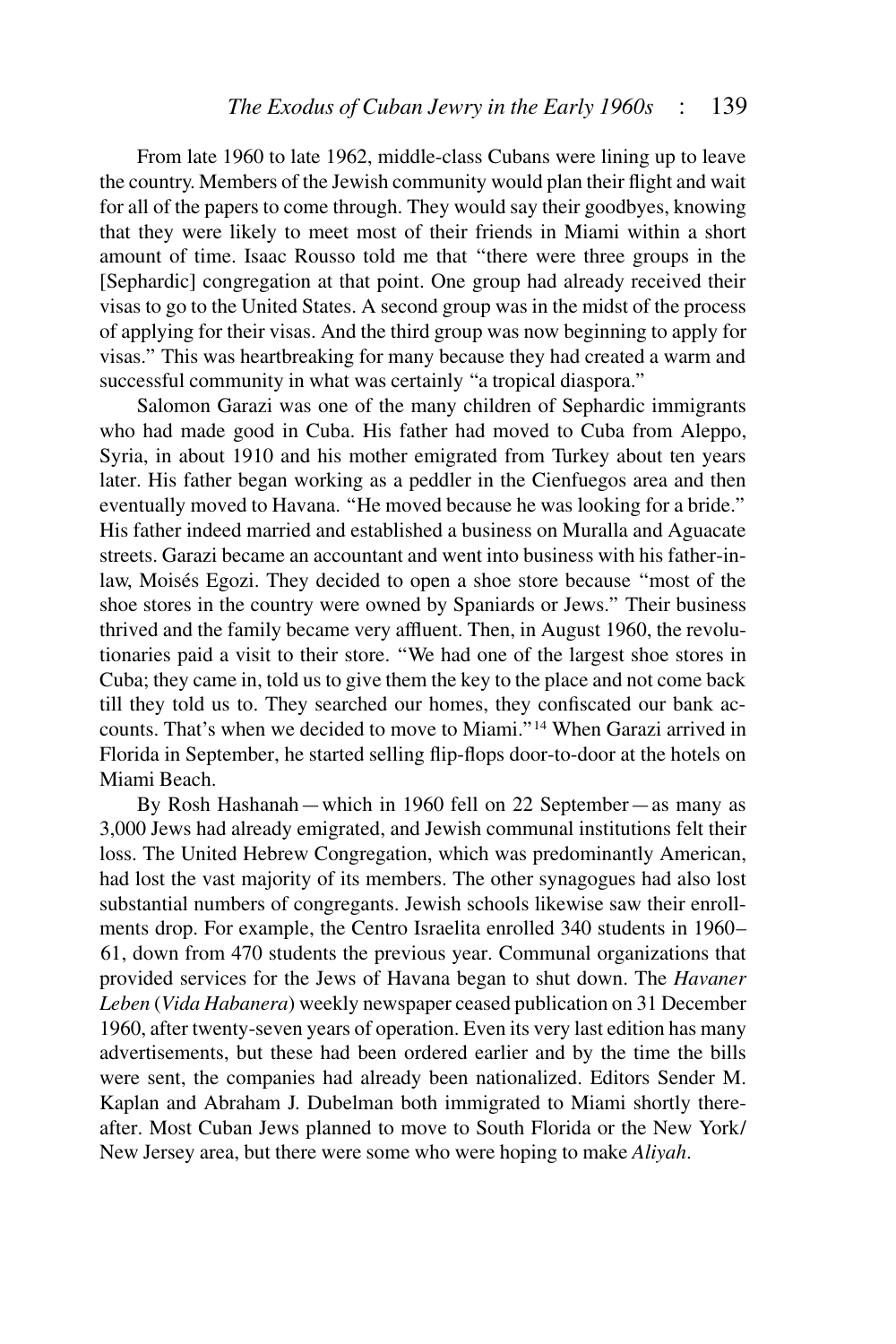#### **The HIAS Registration Process in Havana**

The Hebrew Immigrant Aid Society (HIAS) provided vital assistance to many of those hoping to emigrate. HIAS paid the transportation costs to the United States or Jamaica for those who had no relatives in the United States. This was crucial since this charge had to be paid for by a money order issued in the United States, something few of the immigrants could afford. In addition, they processed waiver claims for those who qualified. Maurice Hallivis, a leader of the Sephardic community in Havana, volunteered to represent HIAS. Hallivis helped to provide documentation for those needing assistance and arranged for Jamaican visas and payment waivers. He also helped contact airlines and helped with other technical details of the emigration process. In June 1961, Samuel Lewin of the Canadian Jewish Congress (CJC) in Montreal visited Havana. Lewin wrote to Moses A. Leavitt, executive vice-president of the JDC, that he was ''immensely impressed with the devotion and self-denial'' of Hallivis.15 But Lewin was worried that the entire process might break down. Although Hallivis had a prosperous business, lived in a three-story house, and owned two cars, his three children were already living outside of the country. ''He expects his business to be nationalized very soon and decided to leave right away.''16 Lewin argues that it is important ''to make immediate arrangements for the continuation of the HIAS work lest everything would have to be stopped and every contact discontinued."<sup>17</sup>

Lewin considered a number of possibilities. Assigning a resident professional community worker from outside of Cuba was not feasible. ''It would be risky not only for the worker who out of necessity would attract the attention of the police but also for the community.''18 Rather, Lewin and Hallivis looked for a local contact that would be willing to ''disregard the risk involved.'' They interviewed numerous people who were either unwilling or unable to fulfill the role. Finally, on the day of Lewin's departure, they chose Theresa Perchuk. Perchuk remained in the country to help her husband and oversee the business of her brother-in-law who had already left the country. Emanuel Goldberg volunteered to work with the British Consul and the airlines.

Every evening beginning at 6:00 p.m., Hallivis, Regina Alzaze, and her twenty-four-year-old son, Salinas, registered people in the Shevet Achim synagogue, which Lewin refers to as a ''club.'' They asked participants to fill out a registration form, but no mention was made that they were planning to emigrate. This was deliberate; if the wrong people had heard, the prospective emigrants could have lost their jobs and even been imprisoned. Hallivis and Alzaze also collected passports from those who had them and took them to the British Consulate. HIAS guaranteed the \$200 deposit required, and the British Consulate issued visas. This proved to be problematic because the British consul insisted that applicants prove that they had transportation arranged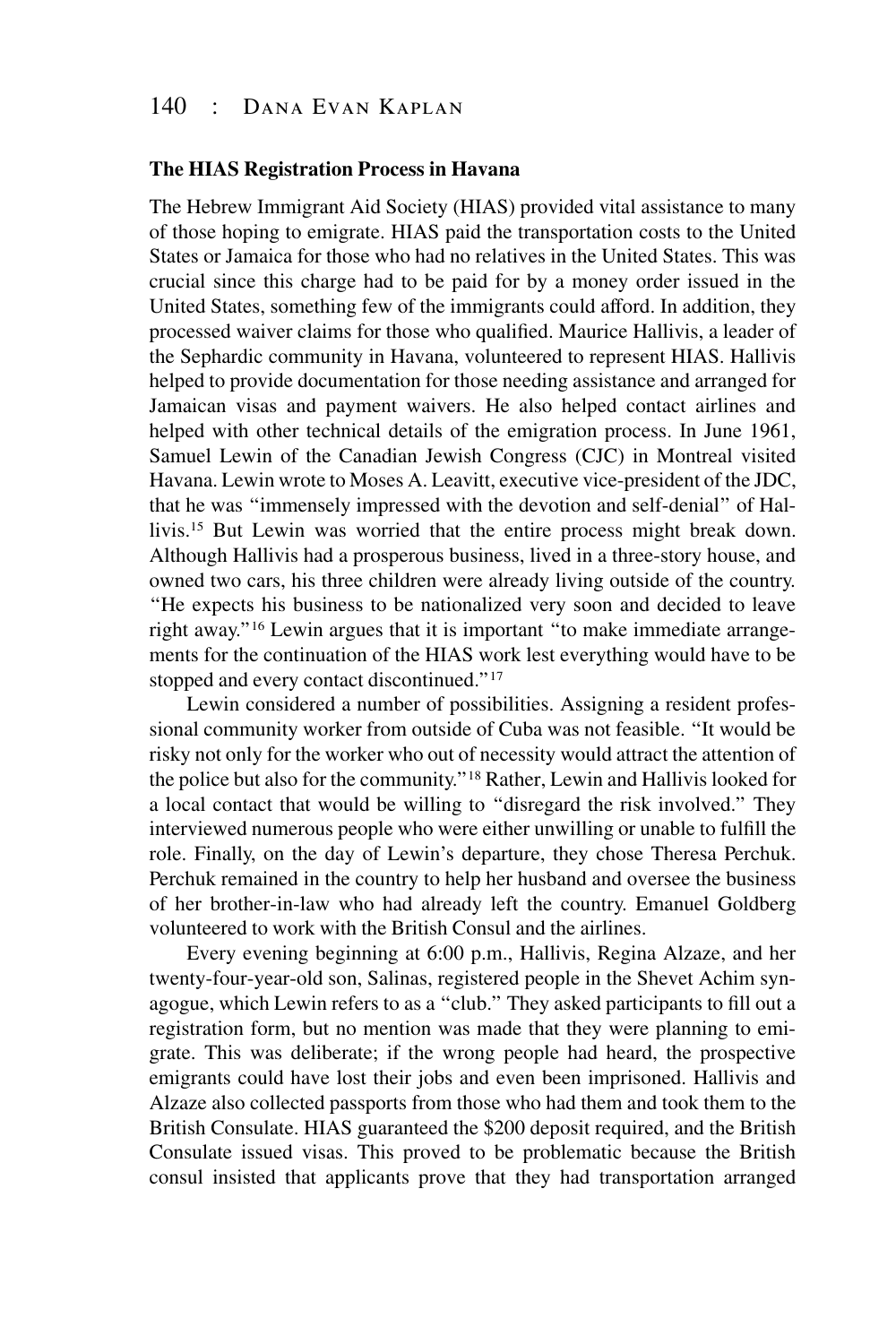before a visa could be issued, since they did not want to have a backlog of unused visas. But transportation was impossible to arrange since all flights out of Cuba were booked through the end of 1961. Hallivis and Lewin met for two hours with the British consul who was ''very sympathetic'' but would only promise that ''in exceptional cases on special recommendation of the HIAS representative he will issue a visa without transportation proof.''19 Lewin was apparently satisfied to some degree since airline tickets were available on the black market, and ''some may be able to arrange transportation on their own.''20

Many of the Cuban Jews were desperate to fly to Jamaica where they could acquire visas to the United States. The only airline operating between Havana and Kingston was KLM, which offered three flights per week. Hallivis and Lewin met with a Mr. Findley, a Cuban who was working as the manager of KLM in the country. Findley had apparently been detained in the ''post invasion period'' (after the Bay of Pigs) but had subsequently been released. They asked Findley to make room on each KLM flight for at least five or ten HIAS cases, but Findley responded that this was impossible. They then requested that Findley ''indicate in general terms to the British consul that HIAS cases are considered for space'' and ''to mark their tickets accordingly.''21 This would provide the recipients with a document that might make it possible for the British consul to issue them a visa. Findley agreed to do this but warned them that this would only be a short-term solution, because KLM was about to close its office in Havana. All KLM tickets would then be sold through the thirtyseven travel agencies in the city.

Because of the ''practical impossibility to obtain space'' on regular flights to Jamaica and Miami, Lewin considered the possibility of chartering a special plane to take HIAS cases to Jamaica. Lewin discussed this possibility with both KLM and Delta, which had a flight from Havana to Montego Bay once a week. ''The airlines maintain that they have no equipment and are obviously not interested.''22 Much of the problem was that although tickets have to be purchased with money orders drawn on U.S. banks, the airlines receive their payment in Cuban currency at the official exchange rate of one peso for one dollar. At the time, the unofficial exchange rate was seven pesos for one dollar. Lewin suggested that the HIAS representatives in New York could ''explore the possibility further with the BOA (British Overseas Airways) or another company.''23

James P. Rice, the executive director of the Hebrew Immigrant Aid Society (HIAS), was involved in the logistics of trying to arrange for the flights. Unfortunately, Rice reported that ''we are running into a streak of bad luck.''24 He flew to Jamaica, where he received notification that the first chartered flight could leave on 10 July 1961, if funds could be arranged quickly. ''We took immediate action but, unfortunately, the formalities couldn't be cleared in time."<sup>25</sup> The flight was postponed until 14 July, but BOAC (British Overseas Airways Corporation) had a maintenance strike at their London headquarters,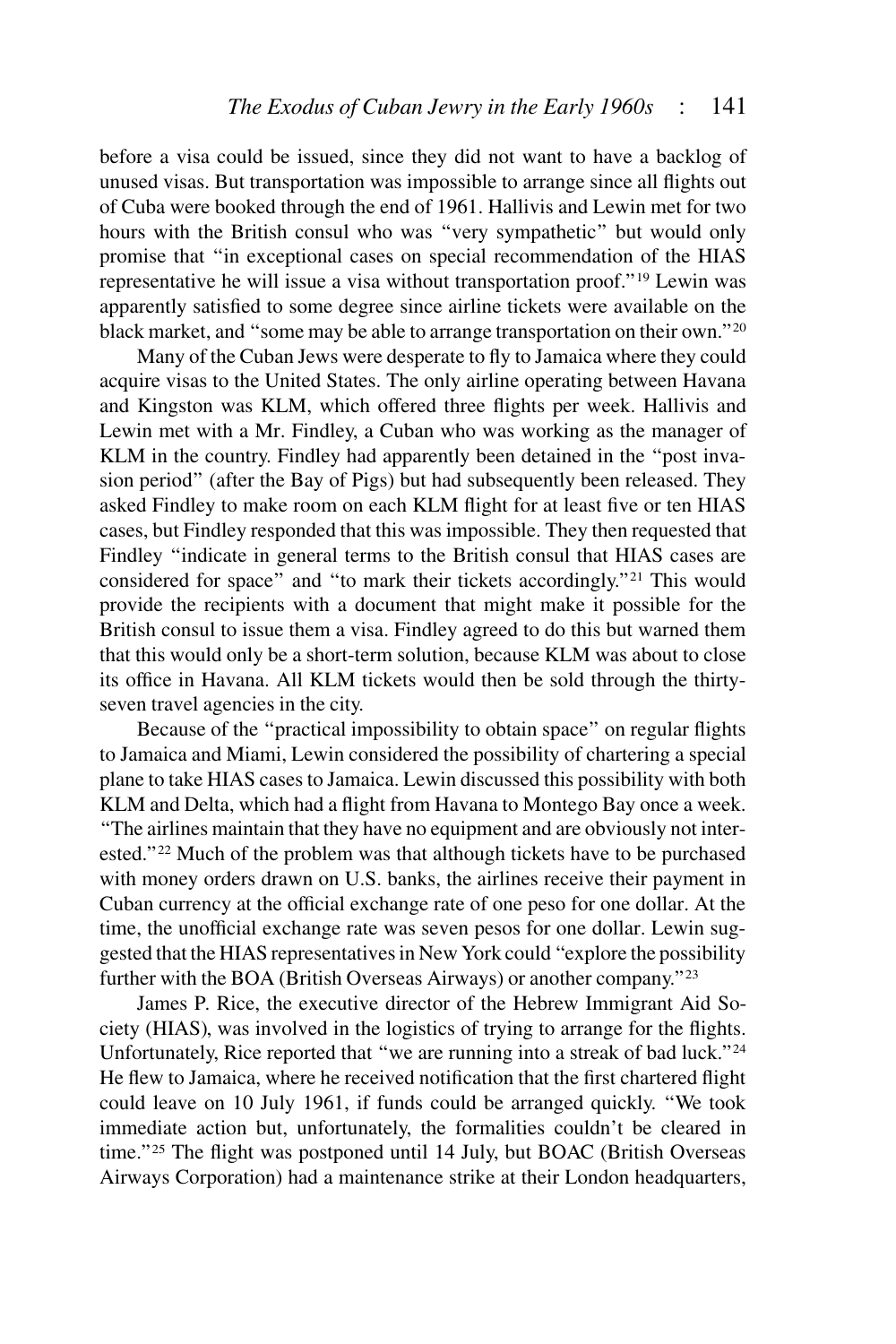which affected their Britannia and DC7 airplanes. As a result, the 14 July flight had to be postponed as well.

Eventually, the flights were arranged. In the middle of the night, the Cuban Jews boarded chartered DC3s at the Havana International Airport. Norma Henriques was a high school student who helped her father Sammy host the refugees. ''I was among those who met the planes in Kingston and chauffeured the Cubans to waiting homes. I had a small car, an Anglia, but we packed it tight like in one of those circus clown cars. Once I packed in 12 Cubans.''26 Sammy owned the Ford franchise in Jamaica and was one of the principal organizers of the airlift along with Rabbi Henry Silverman, Donald Sampson, Granville DeLeon, and HIAS representatives Jaime Reisman and Estella Bitter. Norma remembers that ''some nights, there were three flights. If it were real late, Daddy had me bring them to the house. I remember one night, Mommy had gone to bed and when she woke up the following morning, there were 21 people sleeping in the living room.'' It's not clear exactly how many emigrated from Cuba via Jamaica. Jamaican Jewish historian Ed Kritzler writes that although local Jewish sources put the number at around 600, he found the names of only 96 Cuban Jews who arrived in the United States via Jamaica.

Norma recalls that the refugees arrived with very little. ''The Cubans left without anyone knowing. Many left behind parents or a wife or husband. Jewelry and other valuables were taken from them at the airport in Havana, and they had to buy their way out. Some came with only the shirt on their back, and, come to think of it, one fellow had no shirt on his back. His name was José. One lady cut open the hem of her dress and she had two U.S. dollars. I mean, that was a million dollars to that woman, you know. Another woman had her wedding band sewn in the hem of her dress. They were so thankful that more than a few, when they landed, lay down and kissed the tarmac.''

#### **Jewish Pedro Pan Children**

Not all families left Cuba together. In the early 1960s, 14,048 children were sent out of Cuba without their parents. In December 1960, the American government held discussions about how to handle the possible arrival of large numbers of minors with no chaperones. On 9 January 1961, the U.S. Department of State vested Father Bryan O. Walsh with the authority to grant a visa waiver to any child aged six to sixteen entering the country under the guardianship of the Catholic Diocese of Miami.<sup>27</sup> Reporter Gene Miller later dubbed the program Operation Pedro Pan, and the name stuck.28 Because the diocese coordinated the program, the perception developed that only Catholic children were taken care of in this manner. Actually, the same provisions were made with Protestant and Jewish agencies.<sup>29</sup> In fact, there were two separate opera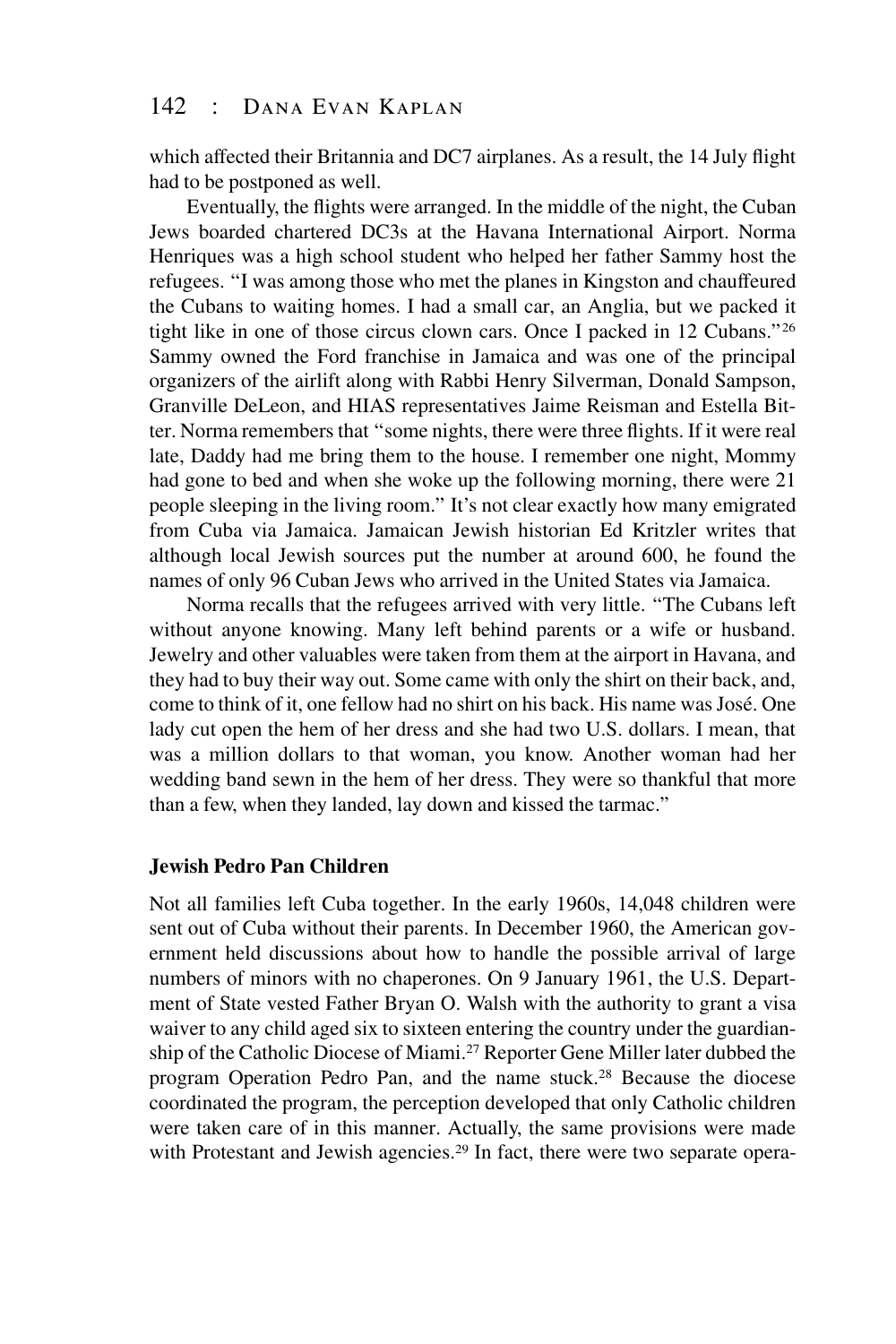tions. One was Operation Pedro Pan, which was a semiclandestine program to help children leave Cuba for the United States.<sup>30</sup> The other was the Cuban Children's Program, which was a social service designed primarily to care for Cuban children who were in the United States without parents or other close relatives. HIAS was involved in Operation Pedro Pan, helping 28 Jewish children get out of Cuba, and the Jewish Family and Children Services was involved in the Cuban Children's Program, assisting 117 children whose parents were not with them. This was a very small percentage of the children. In contrast, the Catholic Welfare Bureau assisted 7,041 such children.

Despite the small numbers, Operation Pedro Pan had a tremendous impact on the Jewish children who were involved. Marcos Kerbel, the former president of Miami's Cuban Hebrew Congregation, was one of the children who was able to get an exit visa through the HIAS offices. Kerbel's family had a clothing store in Guanabacoa, which they had developed into a thriving business over a thirty-year period. They were understandably reluctant to emigrate and leave behind all they had worked for. They did not think that the revolution would last, assuming like many others that the United States would invade Cuba and overthrow Castro. But as the situation continued to deteriorate, they decided to send their fourteen-year-old son Marcos to the United States, just in case.

Kerbel and his friends used to meet on Sundays at the Patronato at what they called the Bar Mitzvah Club. ''In the summer of 1960, things began to get a little bit tight in Cuba, and some of my friends started leaving.'' There was concern that the *patria potestad* laws would be enforced and minors would become wards of the state. Many feared that the government would regard itself as the true guardian of the children, and the parents would lose all control over their own families. There was also a sense of urgency because many believed that the government would stop the flow of emigration completely. It was expected that anyone between the ages of fourteen and twenty-seven wouldn't be able to leave Cuba, even if they were willing to first serve a limited period in the military. So it was an urgent matter to get children out of the country, because they might not ever be able to leave if they waited.

Kerbel noticed that his parents had become very concerned. ''The government wanted the kids, right after the last day of the school year, to go into the mountains to teach the peasants there how to read and write. That scared a lot of the parents, especially of the girls, because they felt that once the girls started going up into the mountains there that they were going to be coming back pregnant.''31 The fear that their daughters would become pregnant was a very real one. The revolutionary practice of sending Cuban youngsters into the cane fields or the mountains had a dramatic social impact. The strict middle- and upper-class norms of sexual behavior were abandoned. The JDC's Marek Schindelman explained that ''parents fear for their daughters.'' The literacy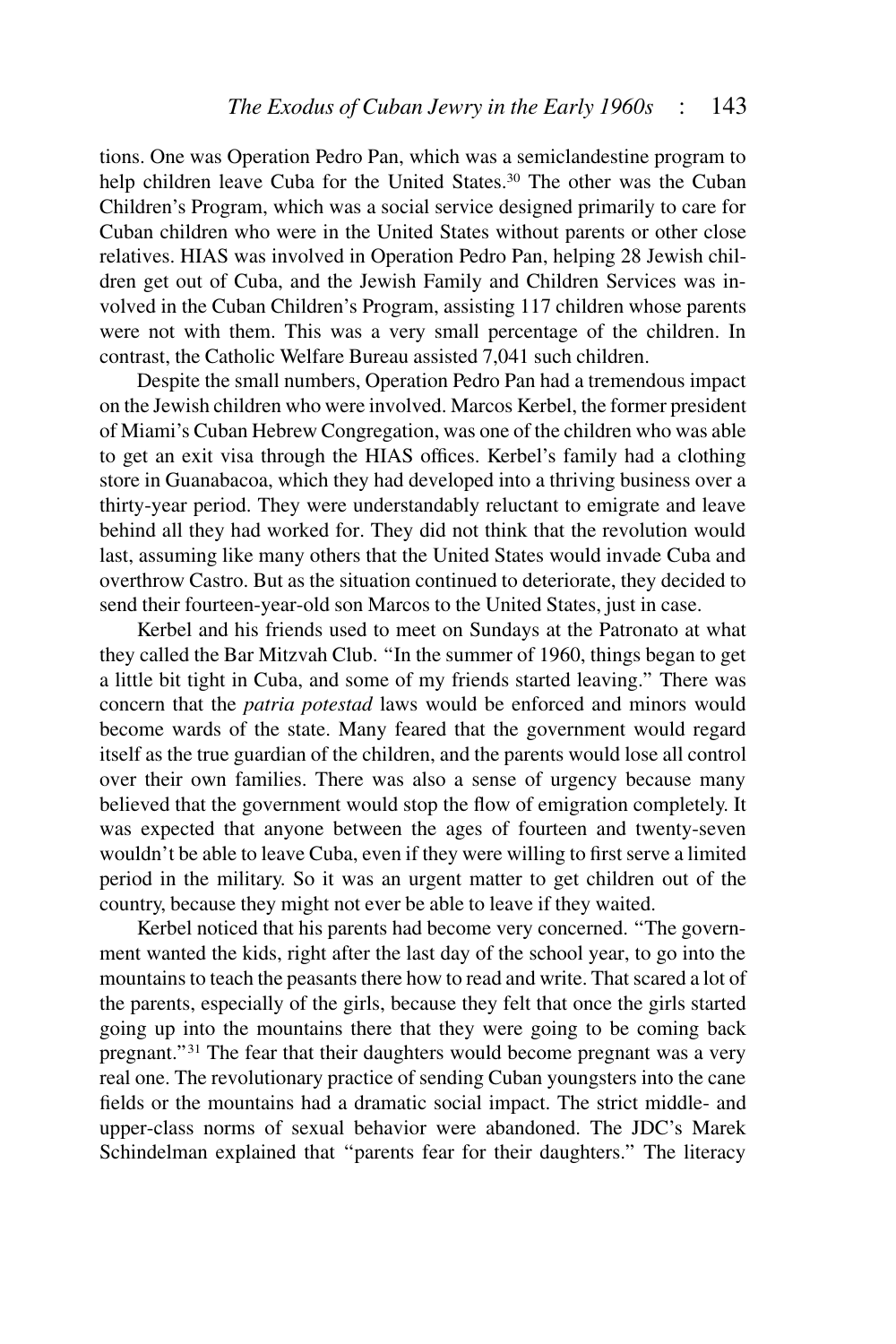campaign encouraged girls thirteen years of age and older to enlist. Schindelman commented that ''they are being sent to the interior of Cuba to teach the farmers to read and to write and it is easy to imagine the rest.''

Social taboos were ignored, Schindelman explained, and the parents would be left with the task of dealing with the consequences. He added that the revolutionaries were bringing many girls from the interior to Havana. ''They use a uniform which consists of a kind of pink pajamas and they are used for frivolity of the militia of all types and to produce future soldiers for the country.'' Schindelman reported that ''the motto is that it is not necessary to get married to have children, and that the children do not have to be baptized, for the procedure is only a lucrative activity for the priests and nuns who are almost totally considered as anti-revolutionaries.''32 But it wasn't only the Catholic clergy who were concerned. Jewish parents were horrified at the thought of their teenage daughters being impregnated by revolutionary militiamen. But Schindelman's comment that the revolutionaries did not think it was necessary to get married in order to have children was inaccurate. In truth, the revolutionary government had organized a campaign to legalize common-law marriage in the early months of the revolution, and Schindelman may have confused this policy change with an active government encouragement for having children out of wedlock.

At first Kerbel found even his relatives unwilling to talk about their contacts with HIAS, but eventually they put him in touch with the local representative, Miguel Brazlovsky, who helped HIAS in Havana until he emigrated. Kerbel told me that, ''I was not aware of the Catholic group [Operation Pedro Pan] until I arrived here, but there was a contact of HIAS in Havana, and I started checking how to get out. I did not have a passport at the time or a visa. I had found out at one of the Sundays that some cousins of mine were leaving, and I said, 'How are you leaving? I know you don't have a passport and you don't have a visa.' So at first there was such a hush-hush thing that even the kids' grandmother, who was my father's sister-in-law, said, ''I don't know anything.'' Finally I went to my godfather, and I said, 'What's going on here? Why are they leaving, how are they leaving?' So he put me in touch with somebody who was the contact from HIAS, telling him that I wanted to go."<sup>33</sup>

Albert Barouh met Marcos at the arrivals terminal at Miami International Airport. Barouh was a Cuban Jew who had left on 30 May 1960, and a week later had gotten a job working at the International Airport Hotel. When he would finish his shift at 5:00, he volunteered to meet Cubans coming off the planes in the evening. ''Many of them were baffled when they came here. They had left their homes and their businesses and their friends, and they were just in shock."<sup>34</sup> His job as a volunteer was to greet them, answer any questions they might have, and give them a ticket to another part of the country. ''Every morning, upon arrival at the office, I had already on my desk a passenger list of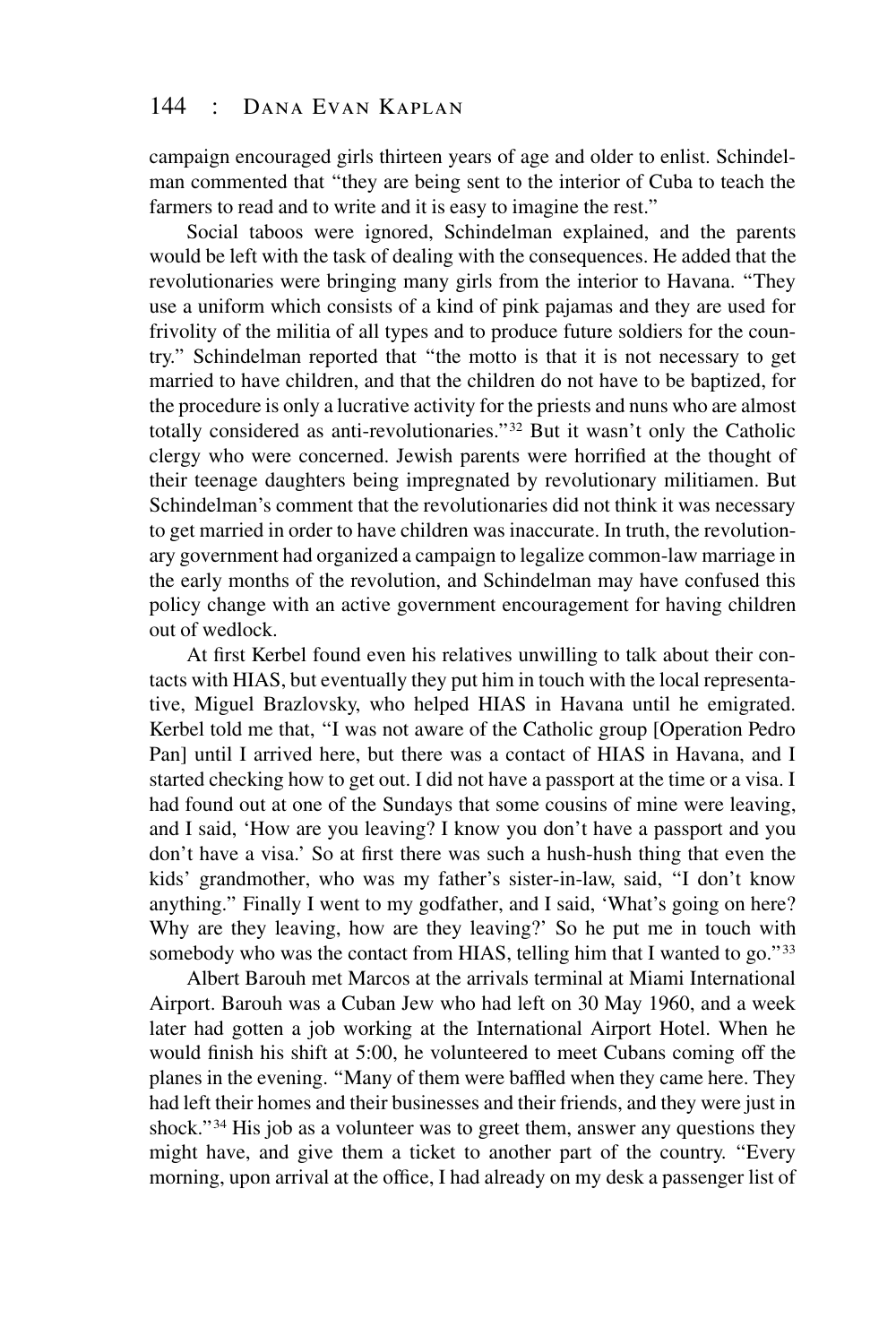the flights from Cuba and Jamaica for that day. I would highlight the names of the Jewish passengers and proceed to meet them at the airport. I had a big tag with HIAS written on it so that I could be identified."<sup>35</sup> HIAS followed American government policy to spread the Cubans throughout the country rather than allow them to congregate in South Florida. ''Many people would come to plead with Pearl Tulin, the director of the Miami HIAS office. They begged her to let them stay in Miami. She told me that while she sympathized with them, there was nothing she could do." If they stayed in Miami without permission, they would become ineligible for any of the government assistance programs.

Marcos was one of those who was to be sent away from Miami as soon as possible. He was transferred to a plane flying to Los Angeles the same day, where he was placed under the supervision of Vista del Mar Child Care, a Jewish orphanage. He was then sent to live with a strictly Orthodox family, and he found the adjustment difficult. In June 1962, his uncles arrived in Miami from Cuba, and Marcos went to live with them. His parents came on 19 October 1962 on the next-to-the-last Pan Am flight before the Cuban Missile Crisis stopped all flights until 1965.

Albert still remembers the first child that he met, Elio Penso, the son of Harry and Susana Penso of Havana. ''He appeared to be very traumatized by the new situation and always called to beg me to help him get a new home until his parents' arrival. I am sure that the experience he suffered has made quite an impact on his life to this day.'' He also remembers Marcos and Rafael Maya, ''two scared children, one of them with a cast on his arm. I received them and they stayed temporarily at my home until they were relocated a few days later. They were not allowed to stay in Miami, in spite of the fact that one of them needed medical attention.''Soon Albert was offered a full-time job with HIAS. ''I worked twice the hours that I did at the hotel, no overtime, but the moral reward—the feeling that I was able to help my own people—was beyond any compensation.''36 He worked for HIAS greeting new arrivals at the Miami Airport between January 1961 and the Cuban Missile Crisis of October 1962, when all flights between Cuba and Miami were stopped. ''I felt lucky that I was not one of these poor refugees—that I had had the premonition to leave everything and come to the United States earlier. But it was a wonderful job because I could feel that I was helping my *landesman* [fellow Jews].'' The work was very satisfying. ''I loved helping them, especially the children. I felt sorry for the children who had to come by themselves. It was heartbreaking to get the phone calls of their parents, pleading that I should take care of their children since they didn't know when they would be able to join them. 'My son is flying to Miami tomorrow alone. Please, please, please take good care of him.' I used to get those sort of calls all the time. That was when my wife Susana and I decided to volunteer ourselves as a temporary foster home.'' But children never stayed longer than four or five days at a time. That was the maximum that HIAS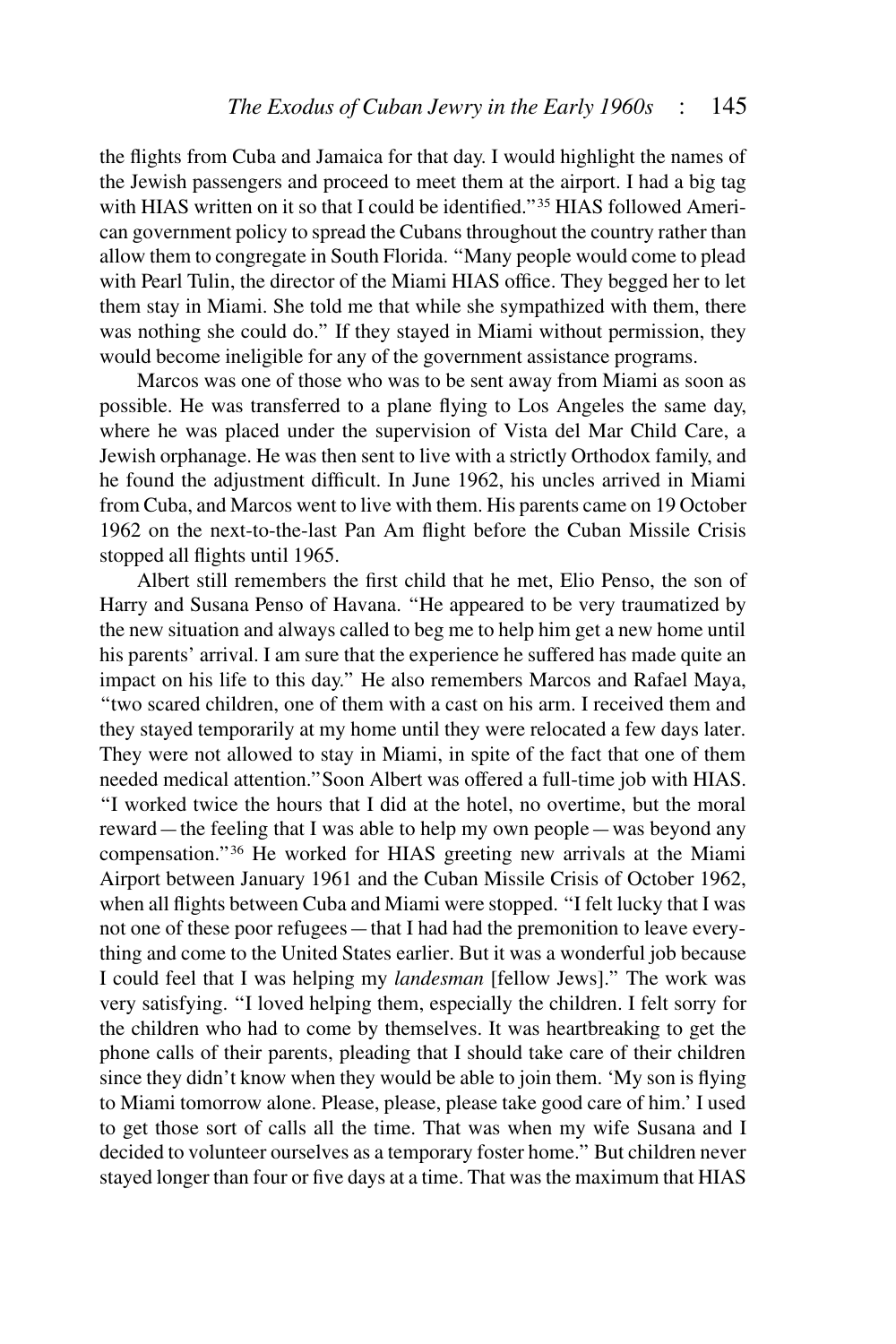would allow them to stay in Miami before they were shipped out to other cities. They were afraid that the children would become too comfortable and refuse to leave.

Many parents feared that they would be separated from their children for a lengthy period. This fear frequently became reality. The hope that they would be able to bring their children back to Cuba of course never materialized, and many were unable to leave the country for two or three years. Albert told me that ''The reunion was always hard, the children being used to their new parents and the biological parents trying to regain the love of their children. Those were hard times."

#### **Making Aliyah**

Jews around the world looked to Israel as their spiritual homeland and some Cuban Jews had moved to Israel in the late 1940s and 1950s. This was called "making aliyah," which means going up or ascending. The state of Israel welcomed Jews from all over the world and took pride in its role as a refuge for Jews escaping persecution. The Cuba situation was slightly different since the Jews were not escaping persecution because of their Jewishness. But Israel was committed to absorbing Jewish immigrants from all over the world who, for whatever reason, left their native countries. The communist revolution in Cuba meant that the Cuban Jewish community was in need of assistance and the Israelis thus began negotiating with the Cuban government for the quick release of Cuban Jews.

The vast majority of the Cuban Jewish community supported Zionism and the state of Israel, but, like Jews in most other western countries, they preferred to give money rather than to immigrate to Israel themselves. Many felt secure knowing that there was a State of Israel that would take them in, should another Hitler come to power and threaten them, but most Cuban Jews leaving the country did not see Israel as their first-choice destination. Jonathan Prato, the Israeli Consul in Havana, told Samuel Lewin of the CJC that there was a ''lack of interest in emigration to Israel.'' Prato attributed this to the fact that ''those who left or are about to leave would want to come back at the first opportunity, and they actually do not 'immigrate' but 'transfer to a waiting station.' ''37 Most of the Cuban Jews who were leaving were hoping to return immediately after Castro's fall—which they expected would be imminent. Lewin thought, ''There is no doubt that people do not abandon so easily such wealth as many have accumulated in Cuba. Obviously they want to recover it and hope (possibly against hope) that the time will come soon when the situation will change and they will be able to come back.''38

They also realized that if they needed to start over, it would be easier to set up new businesses in Miami rather than Tel Aviv. The country of Israel was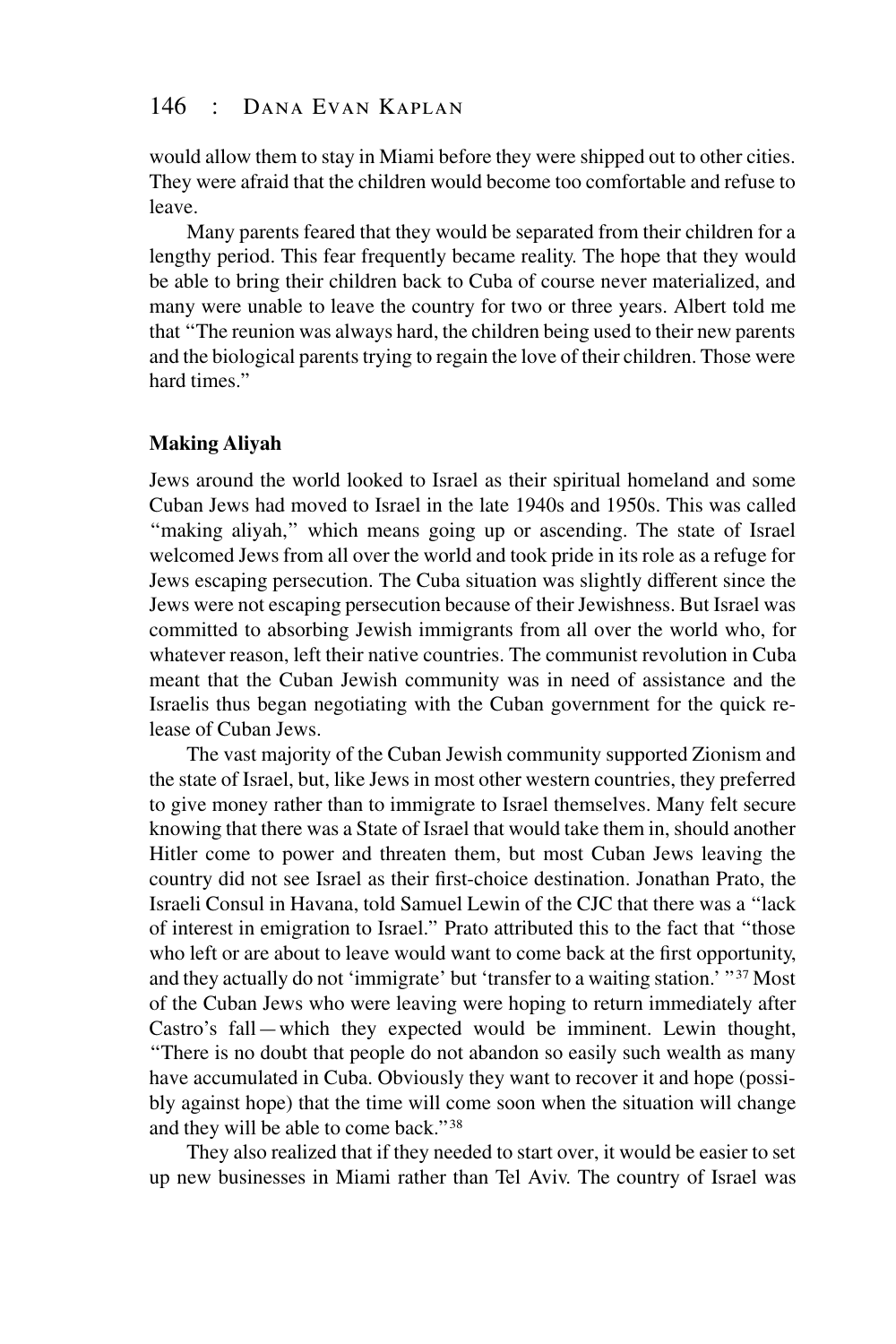only about thirteen years old and had a generally low standard of living. There was a high risk of terrorism and a persistent possibility of war. Men under the age of fifty-five would have to serve four months reserve duty in the army and all high-school graduates—females as well as males—would be drafted for two to three years. This alone was enough to discourage many. There was, however, a small number of intensely idealistic Cuban Jews determined to move to Israel. There were others who were willing to go, either because they wanted to try it out or because they were so anxious to get out of Cuba that they wanted to go to the country that would take them most readily. Some were also attracted to Israel because they were allowed to bring their personal property with them, including furniture, other large possessions, and even valuables such as jewelry. If they went to the United States, they could only take three sets of clothes.39 In 1961, an agreement was reached between Israel and Cuba that permitted Cuban Jews to go to Israel. The Cuban government gave preferential treatment to these immigrants. The government stamped their passports with the word ''*repatriado*,'' meaning that they were being repatriated to their home country. This was a more positive image than those who left for the United States, who were regarded as ''*gusanos*,'' worms. Some of the Cuban Jews who went directly to Israel were committed Zionists. Others felt that this was their only way of escaping the deteriorating situation. Eli J. Benarieh, then known as Elias Leon Bejar, was a teenager from Manzanillo, which had a Jewish community of thirty to forty Sephardic and about a half dozen Ashkenazi families. ''I finished my second-to-last year of high school in May of 1959 and my brother graduated that same year. My mother and father started making preparations for my brother to go to university in Havana. Life went on as usual. There were rumblings but nothing that seemed too serious.''

Benarieh later found out that his uncle in Havana was in trouble. ''Isaac Bejar, my mother's brother, was an industrialist who had a large textile plant in Havana. It became clear by the end of 1959 that they were going to nationalize his factory and he worried that they would accuse him of irregularities.'' Apparently, they were justifying their confiscations by making such accusations. ''He didn't want to wait for the government to come get him so he left for Florida with his wife Sara. Their children and my grandmother came later.'' Benarieh wasn't aware of any of this at the time. ''It was my parents who knew about this, but my father was very ill. My parents had run a small clothing shop in Manzanillo and they either sold it or gave it away toward the end of 1960. At the beginning of 1961, we left Manzanillo for Havana. Other people were leaving the country, but because my father was in and out of the hospital, we were not even in a position to think about that.'' Eli's father passed away early in 1961, and once he died, his mother began to think about emigrating. ''The only way to get out of the country legally at this time was to go with the *Shochnut* [the Jewish Agency]. So we signed up for that with the *Shaliach* [the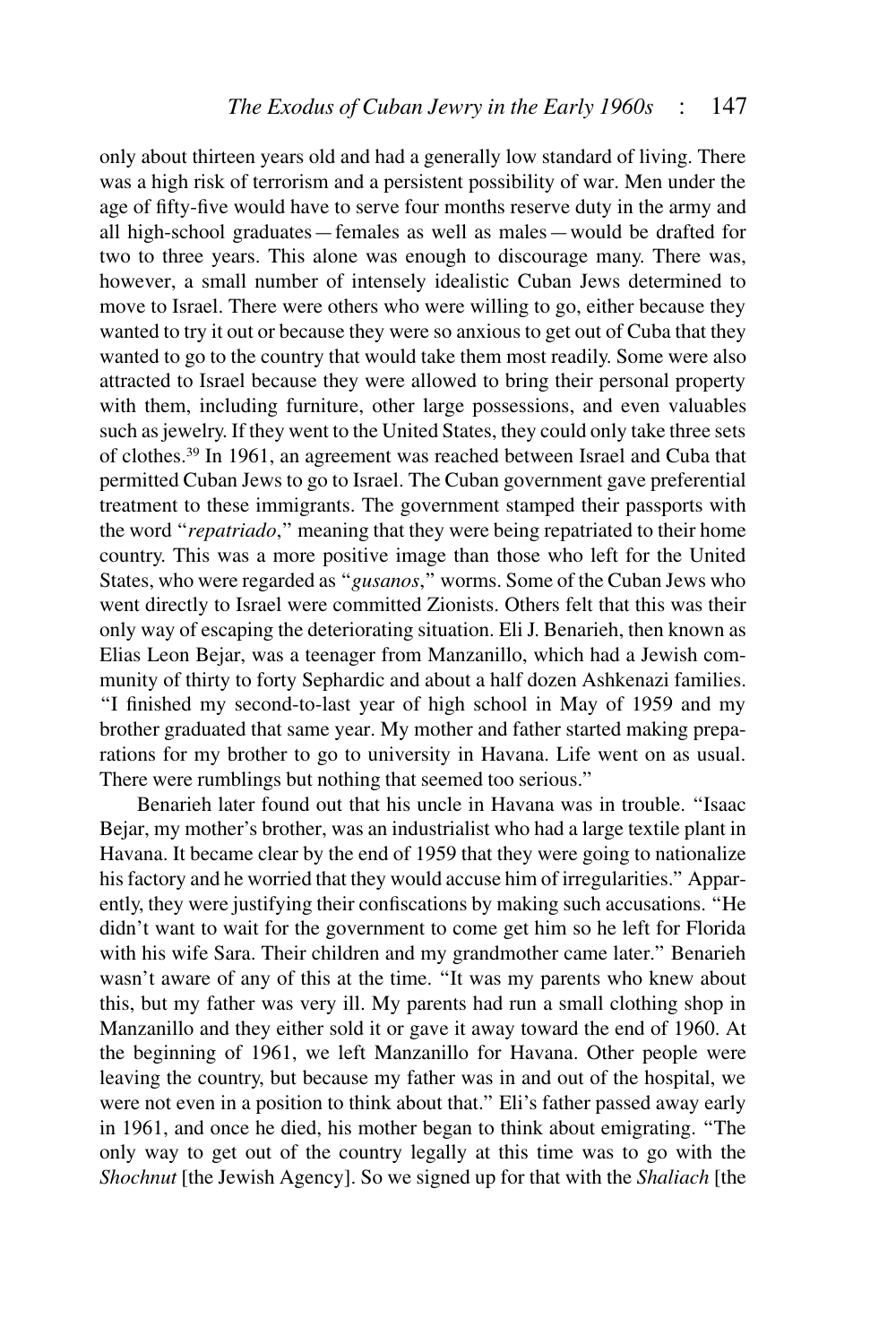emissary] in Havana who was coordinating the *aliyah*. It took several months for all the paperwork to be finalized and then we left on one of the special flights in August 1961."<sup>40</sup>

The three Cubana planes flew from Havana with Cuban Jews immigrating to Israel. There was a rumor that Israeli diplomat Mordechai Arbell had made an agreement with Cuba to trade Cuban Jews for goats and eggs. Clara Cohen, the longtime third secretary in charge of consular relations at the Cuban Embassy in Tel Aviv, told me that ''this is hogwash.'' But goats were loaded onto the plane for the return flight to Havana. Fidel Castro had been very interested in promoting the development of Cuban dairy farming. He had tried a number of different approaches to increase the milk production of Cuban cows and had imported various types of cows for this purpose. He apparently tried the same thing with Israeli goats. ''Castro knew that Israel had very good goats that gave a lot of milk—more than a cow—so he wanted the Cuban ambassador to Israel, Ricardo Subriana y Lobo, to get him some *cabras* (goats). But Israel only had a limited number of these goats and was only willing to sell eleven of them to Subriana. So he grabbed them.''

#### **The Financial Consequences of Emigration**

The revolution wreaked havoc on the finances of the Cuban Jewish community and the Cuban Jews as individuals. Formerly affluent families were left with little or nothing, and virtually everyone was in a panic. They feared they would lose everything they had worked so hard for over many years and that they might end up living in a communist society with no assets, no way to emigrate, and no hope for the future. This sense of despair was a marked contrast to the continuing euphoria felt by a large portion of the Cuban population. The Cuban lower class continued to overwhelmingly support the revolution and had already felt the tangible benefits of Castro's economic policies.

The new circumstances had a negative impact on Jewish communal affairs. Ben G. Kayfetz, Director of Community Relations for the Canadian Jewish Congress (CJC), visited Havana in October 1962. He noted the termination of large-scale Jewish fundraising ''because of currency regulations.''41 The revolutionary government had very strict rules concerning the possession and transfer of funds. Business assets were being seized and any attempt to subvert the nationalization of such property was a criminal offense. Likewise, any attempt to smuggle money or other valuables out of the country was a serious crime. Previously, the Cuban Jewish community raised generous sums of money for Histadrut (a large voluntary organization in Israel), Youth Aliyah, the Hebrew University, and, in particular, Keren Hayesod. But all charitable work had stopped. Already in 1961, Marek J. Schindelman explained that charitable donations had all but ceased. ''Needless to say that everyone man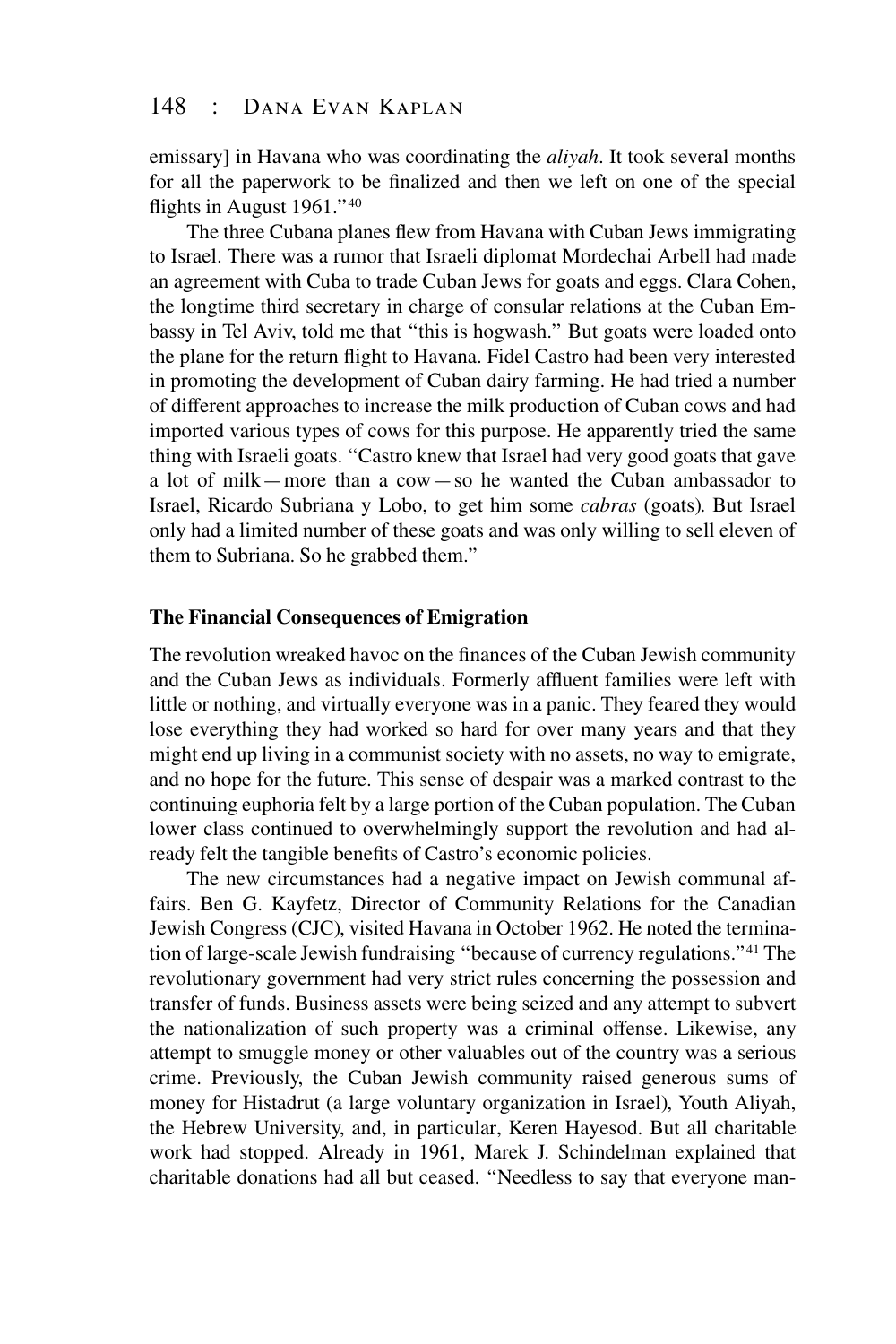ages the little they have left without daring to make donations to benefit institutions of a philanthropic nature. Since they [these institutions] do not belong to the state, they are considered antirevolutionary.''42 Contributing to an antirevolutionary cause was certainly grounds for suspicion and could even result in being sent to prison.

All of the Jewish organizations in Cuba began to experience financial difficulties. There was such a shortage of money that a rumor circulated in Mexico that the Patronato had to sell some of its synagogue benches in order to pay its bills. Vehemently denying this, Patronato board members said that the benches were sold because the decline in membership made them unnecessary. By February 1961, the American Jewish Joint Distribution Committee (JDC) representative Boris Sapir reported that ''these organizations are in a difficult situation and cannot continue their activities without assistance from the outside.''43 The Patronato already showed a deficit of more than \$6,000—about 10 percent of their operating expenses—in 1960. But their projected budget for 1961 anticipated a huge deficit—in excess of \$90,000. Sapir reported that about 60 percent of the Patronato's membership had already left the country and the others were not able to support the institution. The leadership asked the JDC for a loan of \$90,989.29, which would include \$38,989.29 for the repayment of the most pressing debts. Otherwise, they feared that the now nationalized Cuban banks, which held the mortgages on the buildings, would foreclose and seize the property.

Other Jewish organizations in Havana also experienced budgetary shortfalls. Between 1 September and 31 December 1960, the income of The Albert Einstein School was \$16,388.45, resulting in a deficit of \$3,256.44—about 16 percent. By September 1960, The Colegio Hebreo del Centro Israelita de Cuba was running a monthly deficit of \$1,742 — about 24 percent of their budget. Between September 1960 and 19 January 1961, the school lost 165 students. This meant a tuition loss of \$2,596 every month, thereby increasing the monthly deficit to \$4,338, or \$35,704, for the period January to August 1961. This was the situation, presuming that the situation stabilized. Sapir writes that this would be the actual shortfall, ''provided that there will be no further changes in the enrollment and in the ability of the parents of the remaining pupils to meet their financial obligations to the school.''44 This was unlikely to be the case.

Social service organizations likewise began running large deficits. The Asociación Femenina Hebrea de Cuba had 882 members in the immediate aftermath of the revolution. This decreased to 851 by October 1960, 719 in November, and only 545 in December. Their budget reflected this membership loss. In October, they had a surplus of \$1,047.18. In November, they still had a surplus of \$434.47. But in December, they had a loss of \$539.08. The Bikur Holim society, The Sociedad de Damas Hebreas ''La Buena Voluntad,'' and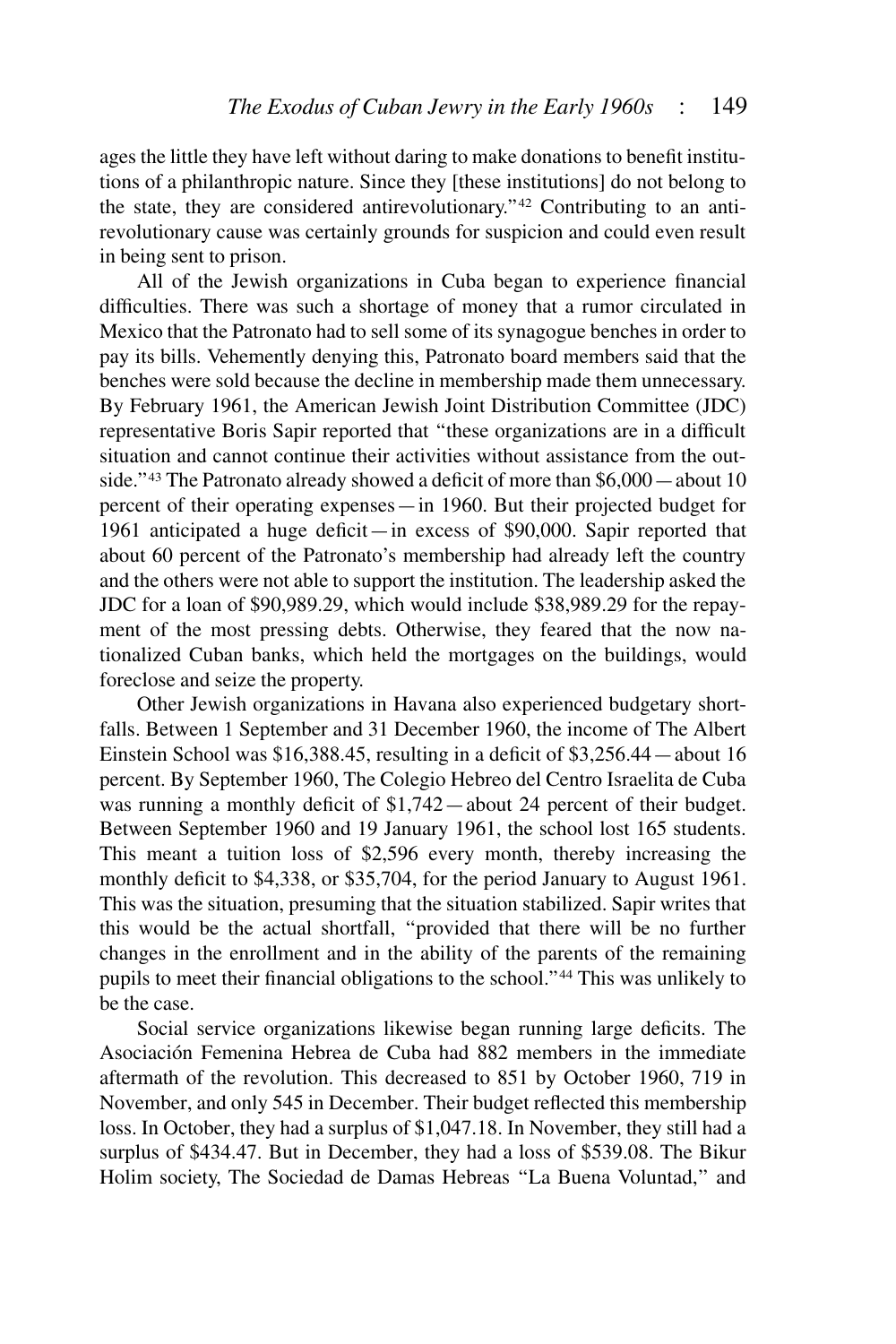The Protectora de los Tuberculosos y Enfermos Mentales all lost large numbers of members and began running deficits.

### **Trouble with the Authorities**

As the situation deteriorated, even many of those who had planned to stay in the country now realized that emigration was the only option. Some had planned ahead and had smuggled money or valuables out of the country. Others had invested abroad, particularly in Florida real estate. But most had their assets tied up in Cuba. Leaving would mean abandoning everything that they had worked to build up during their entire lives. The hope was that they would be able to take some money with them, but this was against the law. Furthermore, their money was in Cuban pesos and these bills were worthless outside of the country. The revolutionary government was planning to issue new currency after which the old peso bills would be worthless inside Cuba as well. So there was a frantic rush to try to do something.

The best option was to exchange Cuban pesos for American dollars and then smuggle these dollars out of the country. But this was very risky. In November 1962, Ben G. Kayfetz reported that the illegal exchange of currency ''is one of the most serious offenses, next to political crimes, and once you are caught, there seems to be no way out of it.'' Kayfetz remarked that those accused were convicted on evidence that would not stand up in an ''ordinary court.'' Because of the ''dreadful conditions of the jails, it's one of those tragedies that they think about but about which nothing can be done.'' It was even dangerous for anyone other than the wives or husbands of prisoners to visit them. ''To visit is considered to place yourself under suspicion,'' Kayfetz stated<sup>45</sup>

There were seventy-two Jews in prison for currency offenses. Ricky Benes's parents were two of them. She and her husband Bernardo had left for Miami in November 1960, but her parents had stayed behind. Ricky heard nothing from her parents and sister for months. Bernardo found out that her parents had been caught and imprisoned, but did not tell his wife. Her father and mother had needed to convert pesos into dollars on the black market in order to have enough money to live off until they could emigrate. This was a common practice, but unfortunately, they were caught, convicted, and imprisoned. Her father served nine months in the La Cabana fortress prison in Havana, while her mother served six months in a primarily women's prison in Guanajay. When she was released, other prisoners had had their houses confiscated by the government while they were in prison, but Ricky's mother was able to return to her home. This was a stroke of luck not only because they had a place to live temporarily but also because they had hidden their passports in the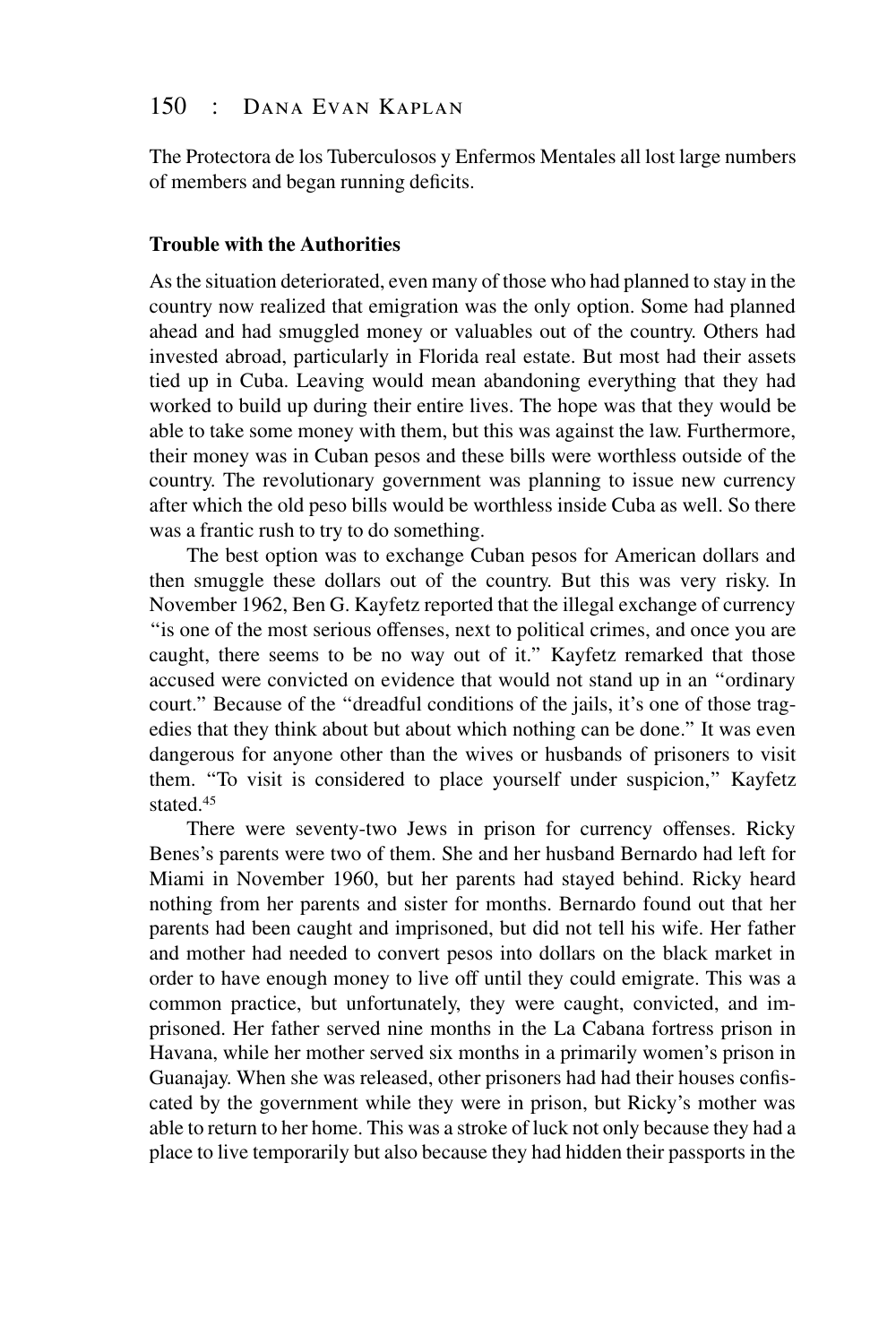freezer. If the house had been confiscated and their passports lost, it would have been much more difficult to leave the country.<sup>46</sup>

Nissim Cohen was in the tobacco business. He advanced money to the *guajiros* [country people] and they bought the seeds and fertilizer then sold him the tobacco once the crop was ready. But once Cohen realized the gravity of the situation, he distributed payments to all of the *guajiros* and made plans to flee the country. His wife looked at him in utter astonishment. ''Aren't you at least going to collect what they owe you from last year?'' He responded, ''No. We're leaving the country as soon as we can."<sup>47</sup> One of his daughters, Lucia Poyastro, did stay behind. She spent the next several months trying various means of exchanging Cuban pesos for American dollars and then she arranged for the dollars to be smuggled out of the country inside dolls, cakes, and even a bag with a false bottom. She lived in Varadero, and the family knew everyone at the airport. So that's probably why they were never caught. Once she was stopped and made to switch a cake she was transporting for a fresh one, but she was able to outsmart them and put even more money in the substitute cake. Finally, Lucia fled the country as well. Right after she left, her maid called the *milicianos* [militia men] and they took all of her fine lingerie onto the balcony of her apartment to show all the neighbors: ''Look at how well the capitalists live!"

Kayfetz was asked in Toronto by a former Cuban resident whether it would be possible to ransom the Jews imprisoned for currency offenses and he discussed this possibility with Israeli consul Prato. Prato recommended against even trying because it would alert the government that there was a significant number of Jews in prison for these crimes and that it might encourage the authorities to make further arrests. So nothing was done on an organized basis for the Jews as a group. This was unfortunate because many of those arrested suffered greatly, including a large number of women. Kayfetz was terribly upset by their plight. ''There are many cases of women of good families who now find themselves in prison quarters, under indescribable conditions. One of them is a daughter of the former *shochet* [ritual slaughterer].'' Some are given a trial and receive formal sentences while ''others just sit and never see the inside of a courtroom.'' The daughter of the former *shochet* was sentenced to six years. But others were being punished even more severely. Kayfetz was also informed that many people were being shot daily for political crimes in the Morro castle and in other fortresses.

Kayfetz wrote that ''I haven't opened a conversation of more than a few words privately, either in a home or in the privacy of the synagogue office, when anyone I met told me quite openly about the terror of the regime, the ruination which has fallen upon the country as a whole and the brutal nature of the communist regime.'' Kayfetz writes that ''I must admit that I came to Cuba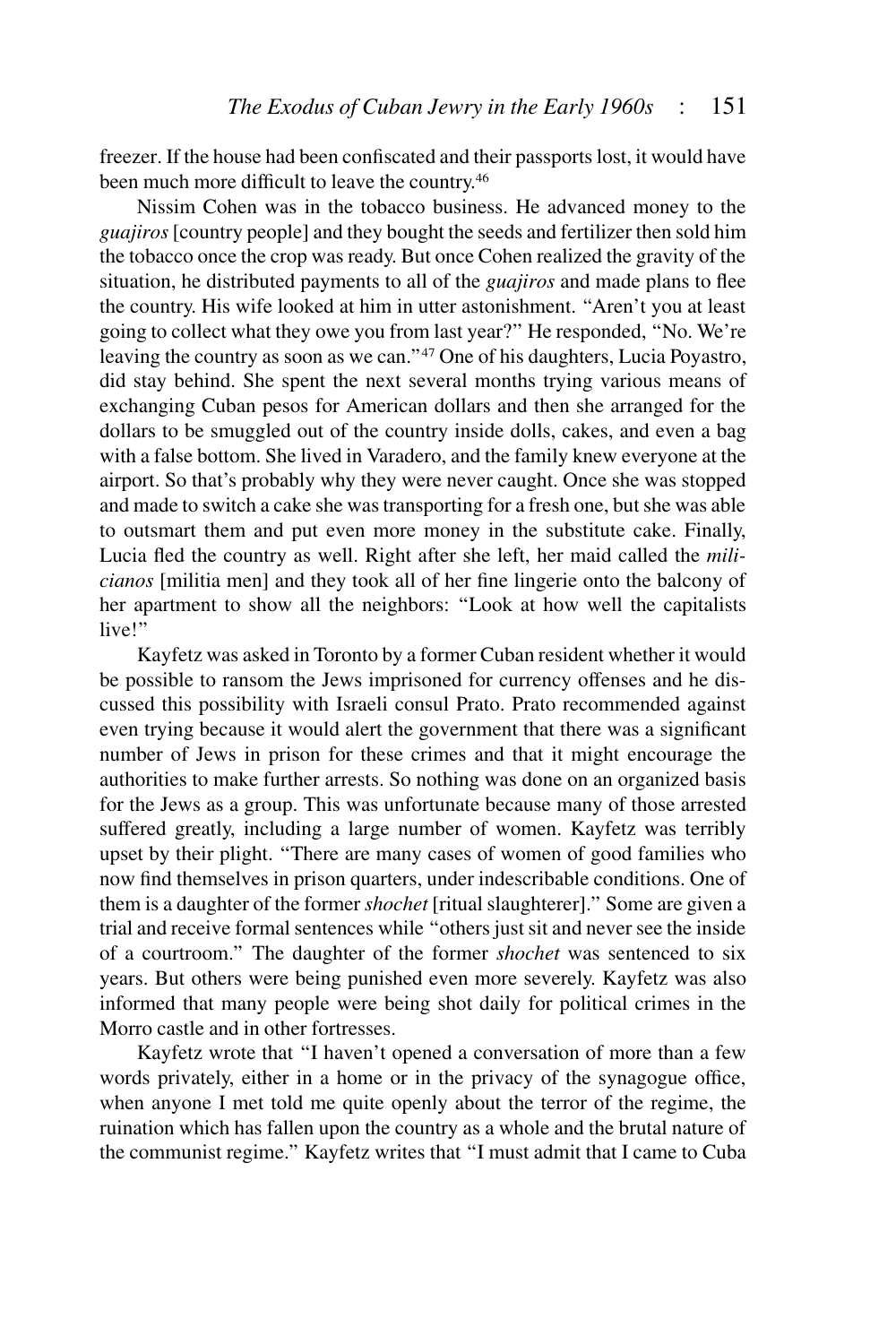with some idea that perhaps Castro was a reformer bringing some benefit to the country but I left converted, a thorough 'reactionary.' " Kayfetz found it "an eye opener'' to see how the Cuban regime was of ''a doctrinaire, dogmatic nature, totally made in Moscow.'' He joked that they had discovered a ''Cuban'' philosopher named Carlos Marx whose slogans are on billboards everywhere. ''It was like something out of *1984* with the full 100 percent brainwashing that exists in the totalitarian communist countries.'' He found poverty and destitution. The freedom and prosperity promised by the new government was lost and forgotten.

#### **Subsequent Events**

Like other middle-class Cubans forced into exile by the socialist revolution, most Cuban Jews settled in South Florida or the New York/New Jersey area. Others dispersed throughout the country. Many initially hoped that Castro would soon fall from power and that they would be able to return, but over the years, they settled into their new lives and began to relinquish this dream. Those in Miami built two specifically Cuban congregations, one Ashkenazi and one Sephardic.

Many of those immigrants remember the early years as being a time of deprivation and difficulty. But gradually most succeeded in earning good livings, and many became affluent. While many—particularly those living in Miami—share the hard-line attitudes of many of their non-Jewish Cuban compatriots, increasing numbers are beginning to express more reasoned and politically moderate views on how the United States should deal with the Castro regime.

Meanwhile, the Cuban Jewish community is undergoing a renaissance, one of the by-products of the increasing alienation of the Cuban population from communism. The JDC has begun operating throughout the country and large numbers of American Jews—including some Cuban American Jews have visited on ''missions.'' Synagogues are being renovated and Cuban American Jewish families living in South Florida provided half of the funding to renovate the sanctuary of the Patronato. Unfortunately, the rededication ceremony took place during the Elián González controversy and none of the donors felt that they could risk being photographed at the event. But some of them later visited and others have made plans to reestablish ties with the community that nourished them in their youth.

#### NOTES

The author would like to thank Professor Louis A. Pérez Jr., the editor of this journal, and the anonymous readers for their assistance and many suggestions. He would also like to thank Luis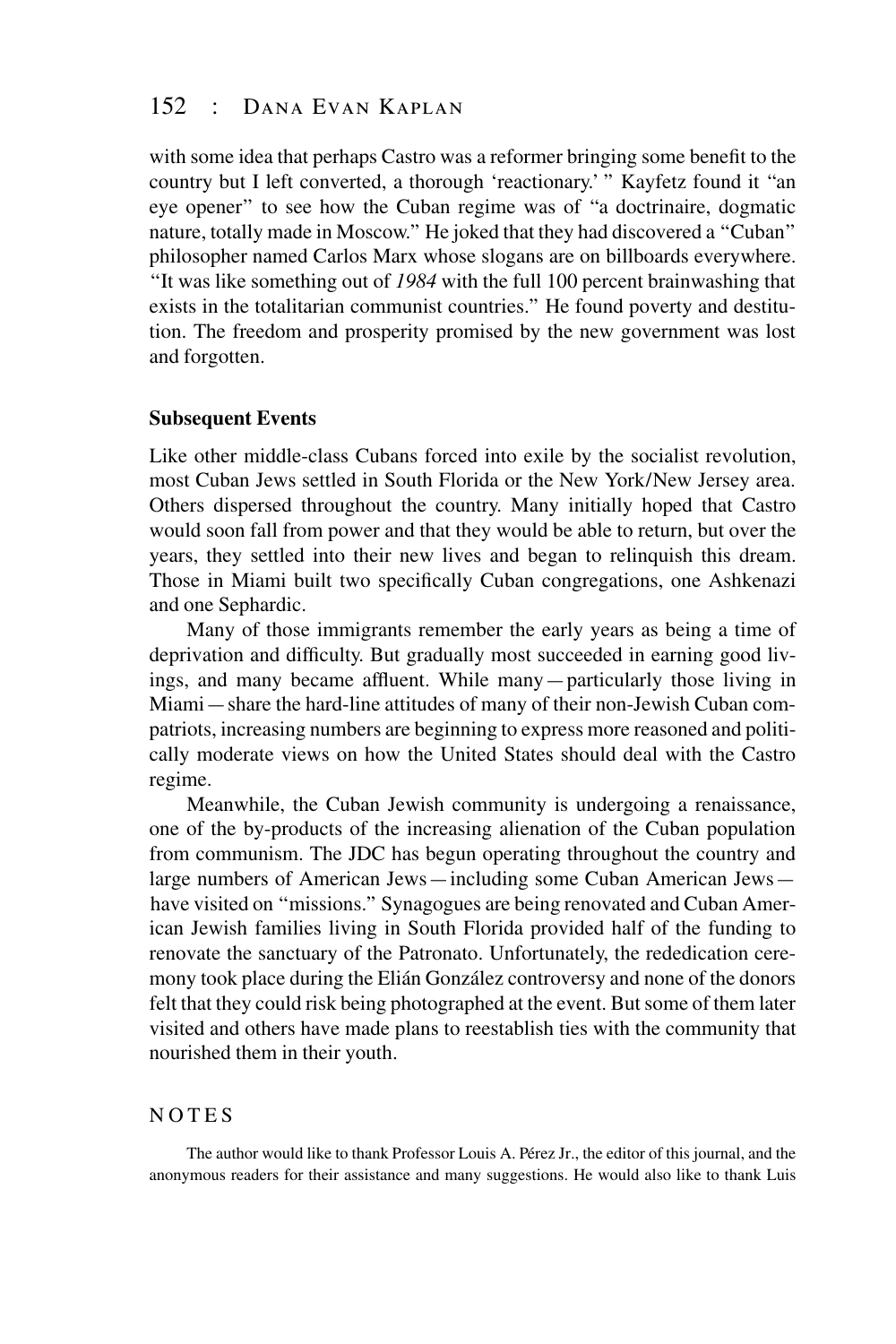Szklarz, Javier Burgos Pino, and Felipe Ventura for their hospitality in Havana; Marcos Kerbel and Salomón Garazi for their help in Miami; Tracy Kerscher, Kelley Pickett, and Carsie Launey for their assistance in the preparation of this manuscript.

1. Louis A. Pérez Jr., *Cuba: Between Reform and Revolution* (Oxford and New York: Oxford University Press, 1988), 326.

2. Marek Schindelman to James P. Rice, July 1961, translated by Carmen Roman, American Jewish Joint Distribution Committee Archives, New York City (hereafter cited as JDC Archives), JDC Collection 55/67, file 137.

3. Ibid.

4. Ibid.

5. Ibid.

6. Anonymous reader's report, *Cuban Studies*, December 2003.

7. Donna Katzin, ''The Jews of Cuba,'' *The Nation*, 25 May 1974, 659.

8. R. Hart Phillips, *New York Times*, 24 April 1959.

9. Robert Levine, *Secret Missions to Cuba* (New York: Palgrave Macmillan, 2001), 34–35.

10. Jacob Bernstein, ''Twice Exiled,'' *Miami New Times*, 11 November 1998. Cited from http://www.miaminewtimes.com/issues/1998–11-12/feature2.html/1/index.html.

11. James Rice, ''A Retrospective View: 1960s Cuba Exodus Brought Jews to U.S.,'' *The Intermountain Jewish News,* 30 May 1980, 23.

12. Letter from Samuel Lewin to Moses A. Leavitt, 13 June 1961, JDC Archives, JDC Collection 55/67, file 137.

13. Ibid.

14. Interview with Salomon Garazi, Miami, May 2003.

15. Letter from Samuel Lewin to Moses A. Leavitt, 13 June 1961, JDC Archives, JDC Collection 55/67, file 137.

16. Ibid.

17. Ibid.

18. Ibid.

19. Ibid.

20. Ibid.

21. Ibid.

22. Ibid.

23. Ibid.

24. James P. Rice to Moses A. Leavitt, 14 July 1961, JDC Archives, JDC Collection 55/67, file 137.

25. Ibid.

26. Ed Kritzler, ''The Untold Story of the Cuban Jamaican Airlift,'' unpublished manuscript; correspondence with Ainsley Henriques, 9 May 2003.

27. Joan Didion, *Miami* (New York: Simon and Schuster, 1987), 122.

28. *The Miami Herald,* 9 March 1962.

29. Bryan O. Walsh, ''Cuban Refugee Children,'' *Journal of Inter-American Studies and World Affairs* (July–October 1971): 391.

30. This operation is a classic example of an historic event understood in diametrically opposing ways by different parties, depending upon their personal perspective. Yvonne M. Conde, a Pedro Pan child who left Cuba at the age of ten and now lives in New York, has written a sympathetic account, *Operation Pedro Pan: The Untold Exodus of 14,048 Cuban Children* (New York and London: Routledge, 1999). In contrast, two Cuban writers have recently published a book that portrays the operation as part of a ''psychological war'' being fought against Cuba by the United States. See Ramón Torreira Crespo and José Buajasán Marrawi, *Operación Peter Pan: Un caso de guerra psicológica contra Cuba* (Havana: Editora Política, 2000). Note that Conde's book